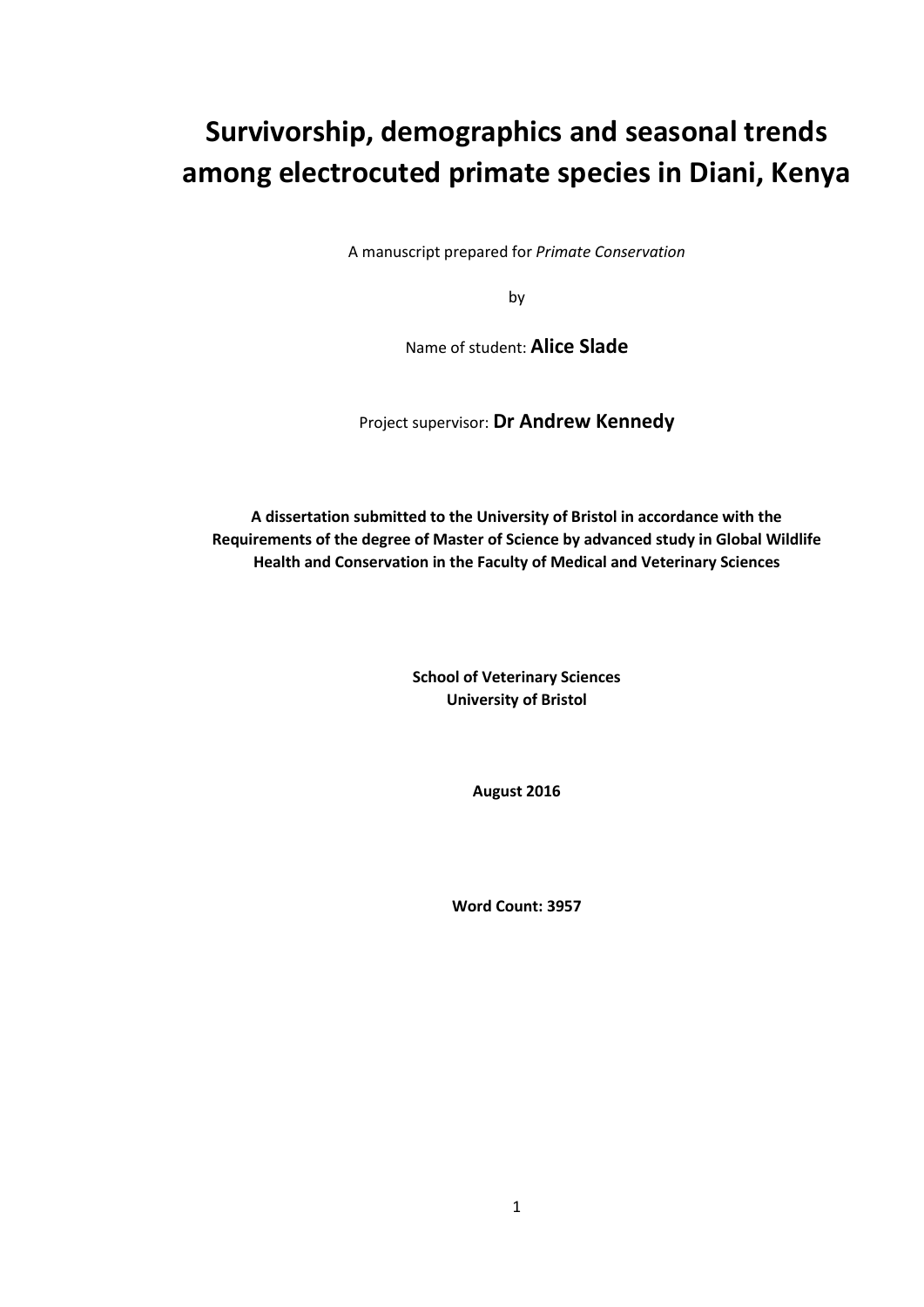## **Declaration**

*I declare that the work in this report was carried out in accordance with the requirements of the University's Regulations and Code of Practice for Taught Programmes and that it has not been submitted for any other academic award. Except where indicated by specific reference in the text, this work is my own work. Work done in collaboration with, or with the assistance of others, is indicated as such. I have identified all material in this report which is not my own work through appropriate referencing and acknowledgement. Where I have quoted from the work of others, I have included the source in the references/bibliography. Any views expressed in the dissertation are those of the author.* 

*SIGNED: …………………………………………………………….* 

*DATE: ……………..*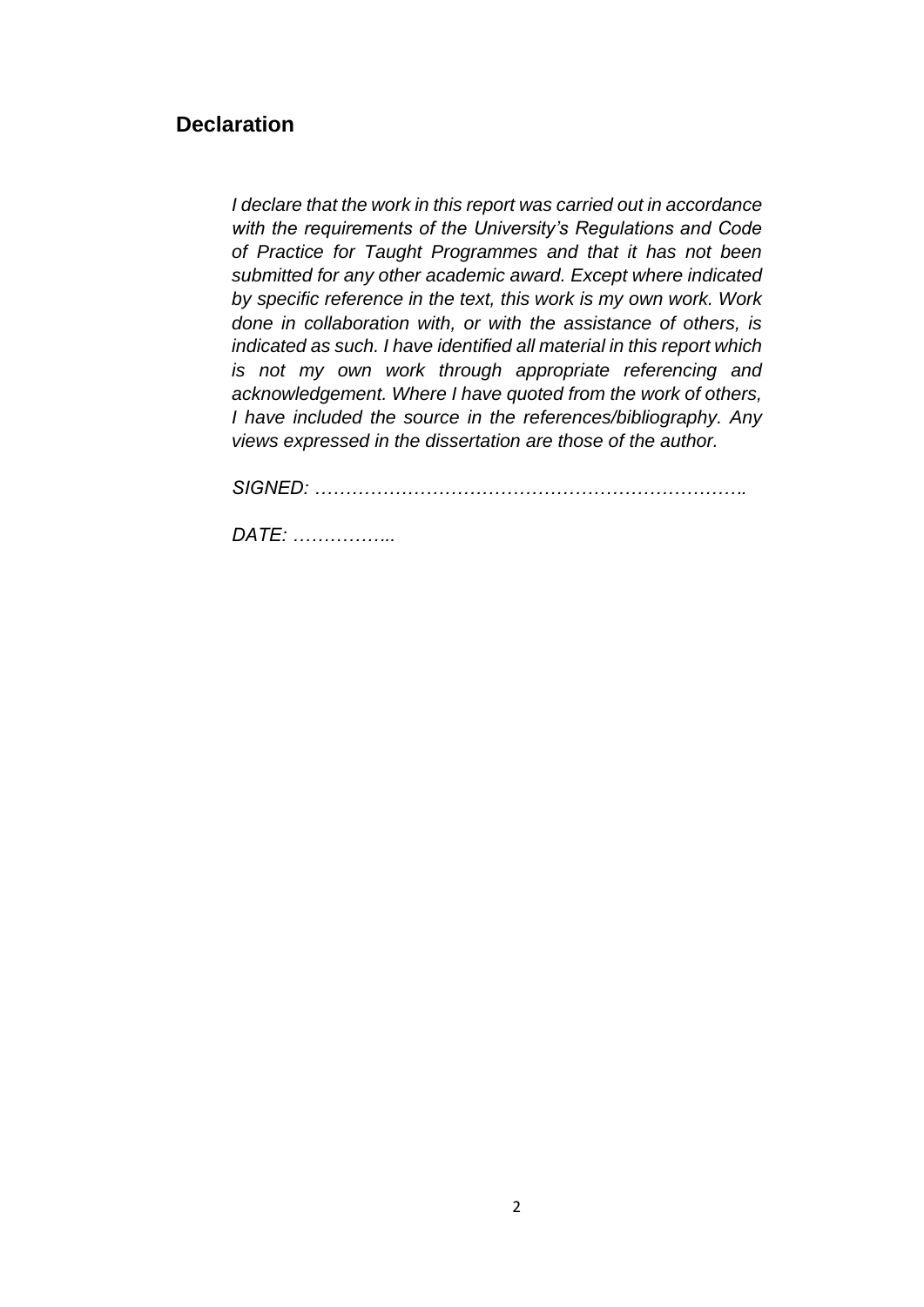#### **Abstract**

Electrocution is a threat to many primate species globally (Schwitzer *et al.* 2014; Kumar and Kumar, 2015) however, minimal research has been conducted on the impact of electrocutions on primate populations. Colobus Conservation, a primate conservation organization in Diani, Kenya, treats a range of primate species for electrocution injuries caused by overhead power cables and transformers. Individuals are rehabilitated and released back into the wild, but many sustain severe injuries that cause mortality. This research project investigates survivorship, demographics and seasonality of electrocution incidents in six primate species. Data were collected by Colobus Conservation between 1998 and 2015, and analysed to investigate: 1) species-specific population off-take rates; 2) weight, age-class and sex electrocution frequencies within and between species; 3) survivorship rates; and 4) the effects of season, rainfall and population size on electrocution frequency. The main factors contributing to species-specific electrocution risk are locomotion type and body size. Arboreal species have a higher electrocution risk than terrestrial species due to increased reliance on power lines to manoeuvre through the suburban environment. Larger arboreal species have a higher electrocution risk than smaller arboreal species due to increased chance of simultaneously touching power cables or creating an electrical short circuit on electricity poles and transformers. Electrocution frequency is highest in males between 8kg and 11.9kg indicating that very small and large species may have little or no electrocution risk. This is emphasised by the absence of *Galagoides* electrocution incidences, despite this species inhabiting Diani forest, and no adult or sub-adult baboon electrocutions. This research improves our understanding of causal factors that contribute to species-specific electrocution risk. Further study is needed in other countries to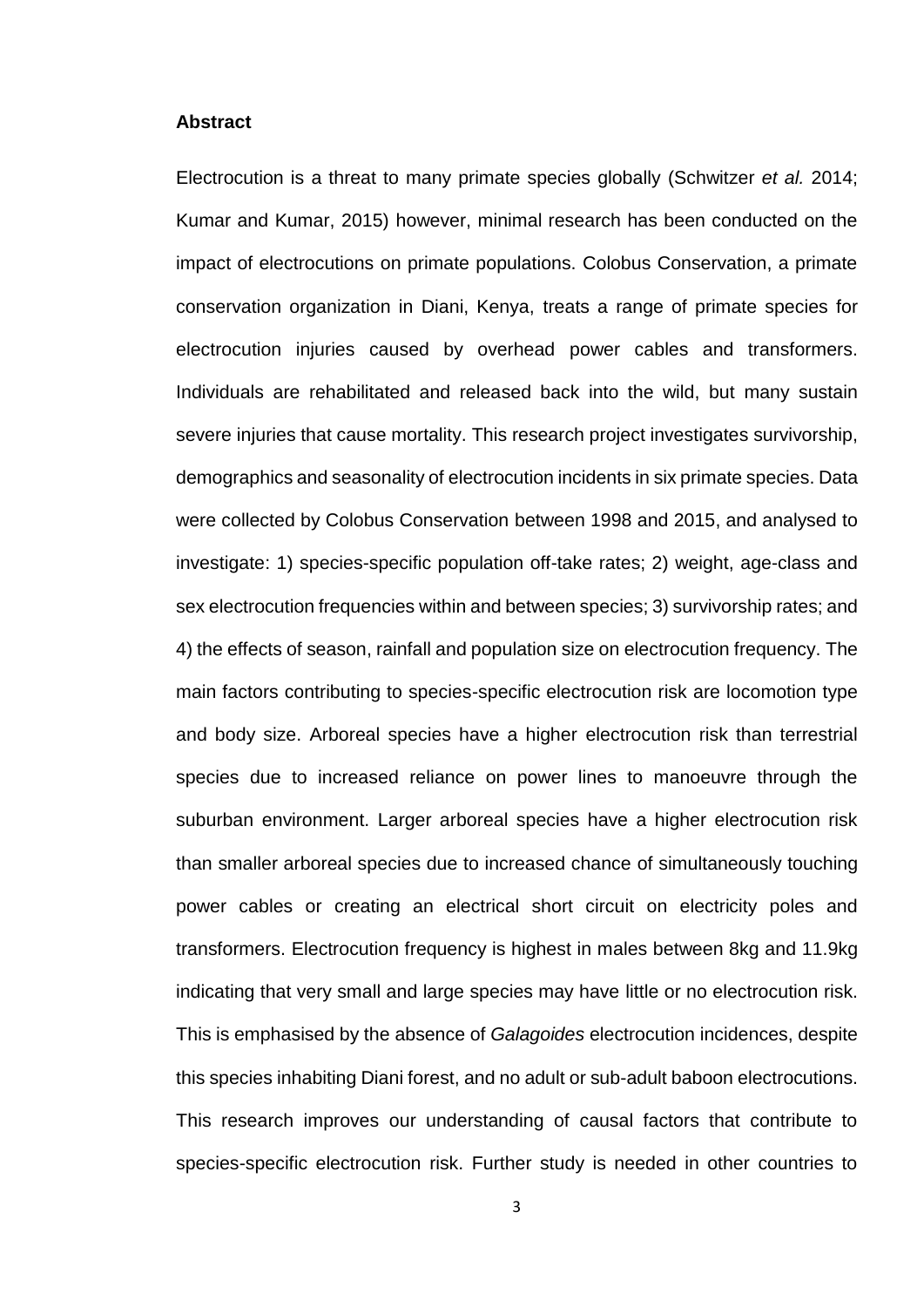determine if locomotion type and body size contribute significantly to electrocution risk in other primate species.

Key words: primates, electrocution, power lines, mortality, locomotion, body size.

## **Introduction**

Many tropical and neotropical primate species inhabit fragmented forests within anthropogenic environments (Moore, *et al.* 2010; Nijman and Nekaris, 2010). This is attributed to human encroachment into primate habitat and the conversion of forest landscapes into urban developments (Nijman and Nekaris, 2010). The coexistence of primates and humans in urban and suburban environments brings primates into close contact with electricity networks and power cables (Rodrigues and Martinez, 2014). The arboreal nature of many primates makes them vulnerable to electrocution from overhead power cables used in domestic and industrial areas (Kumar and Kumar, 2015). Primates utilise these cables to move around their home range, cross roads, access available food resources and disperse (Ram et *al.* 2015). Electrocution occurs when an individual touches a transformer or simultaneously touches two power cables or an electricity pole and cable, with their hands, feet or other body part. This results in an electrical short circuit that sends electricity through the body as it finds the path of least resistance to earth (Lee, 1965). Electrocution causes electrical tissue burns which are often visible at the point where the current enters and exits the body (Fish, 1993; Koumbourlis, 2002). Electrocution also causes muscle necrosis, infections, organ damage, systemic disturbance, clinical shock, temporary unconsciousness, cardiac arrest and mortality (Kumar and Kumar, 2015). Severity of injury depends upon the voltage and amperage of the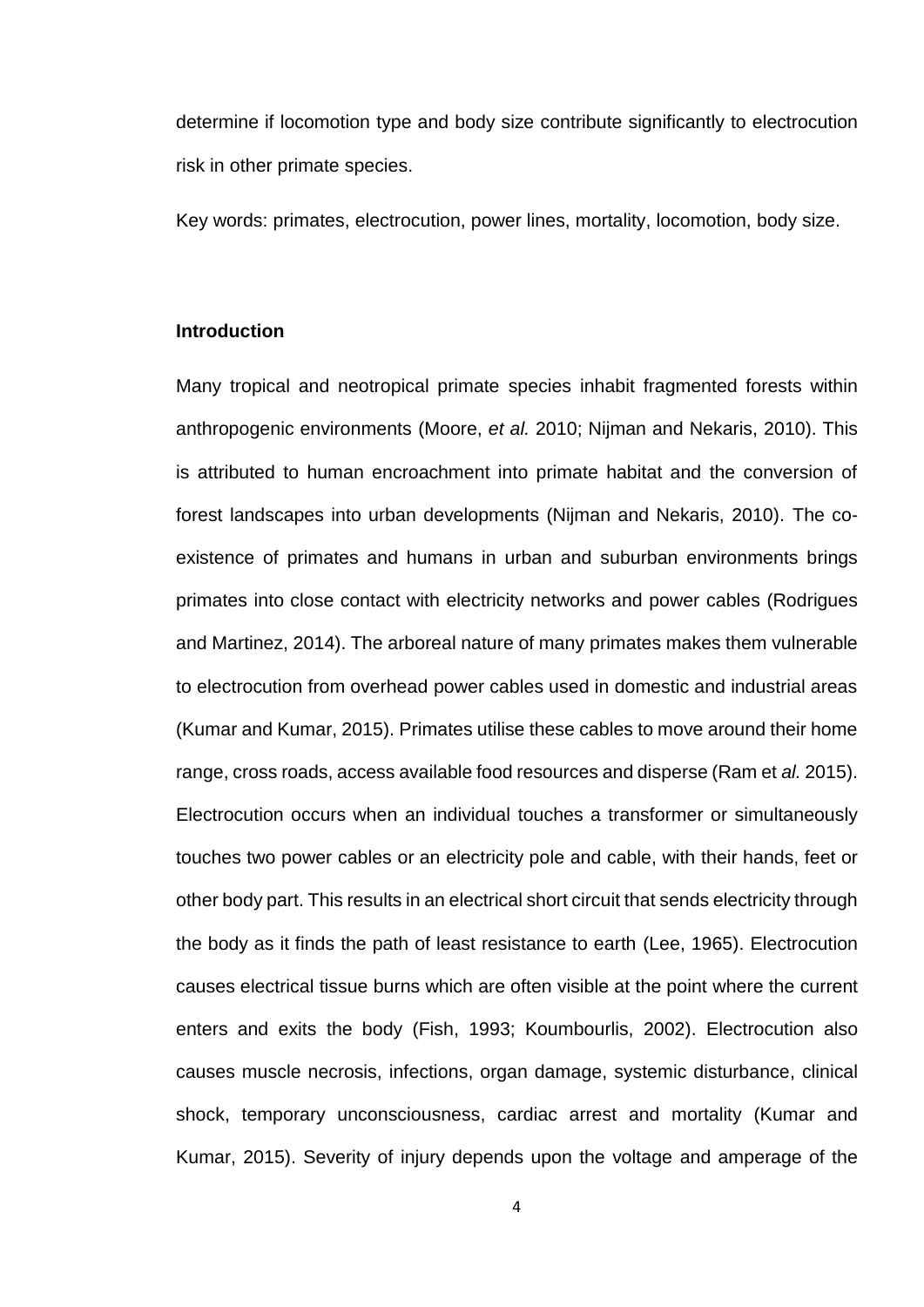current, the type of current, i.e. whether it is alternating (AC) or direct (DC), and how long the current remains in contact with the body (Lee, 1965; Koumbourlis, 2002).

There are a number of reports and scientific journal articles citing primate electrocution incidences on three continents: South America, Asia and Africa. In Costa Rica, Boinski and Sirot (1997) cite power line induced electrocution as a major cause of direct mortality in grey-crowned Central American squirrel monkey (*Saimiri oerstedii citrinellus*) and black-crowned Central American squirrel monkey (*Saimiri oerstedii oerstedii*). In Sao Paulo, Brazil, Ampuero and Sa Lilian (2012) suggest electrocution is a significant factor contributing to local decline of the *Critically Endangered* southern brown howler monkey (*Alouatta guariba clamitans*). In Pradesh, northern India, Kumar and Kumar (2015) identified electrocution as a cause of mortality in free-ranging rhesus macaques (*Macaca mulatta*). In Sri Lanka, Dittus *et al*. (2008) and Schwitzer *et al.* (2014) cite collisions between Western purple-faced langur (*Semnopithecus vetulus nestor*) and power lines as a major threat contributing to population decline. In Diani, Kenya, data from Colobus Conservation (2016) suggests power line induced electrocution causes high levels of injury and mortality in five out of six primate species that occur there: Angolan colobus (*Colobus angolensis palliatus*); Sykes monkey (*Cercopithecus mitis albogularis*); vervet monkey (*Chlorocebus pygerythrus hilgerti)*; northern yellow baboon (*Papio cynocephalus ibeanus*); and white-tailed small-eared galago *(Otolemur garnetti lasiotis)*. No electrocution incidences have been recorded in the Kenya coast galago (*Galagoides cocos*). The frequency of primate electrocutions and resulting mortality rates, their impacts on species populations and efficacy of mitigation strategies are poorly understood (Colobus Conservation, 2016). Data collected between 1998 and 2015 by Colobus Conservation, a primate rescue and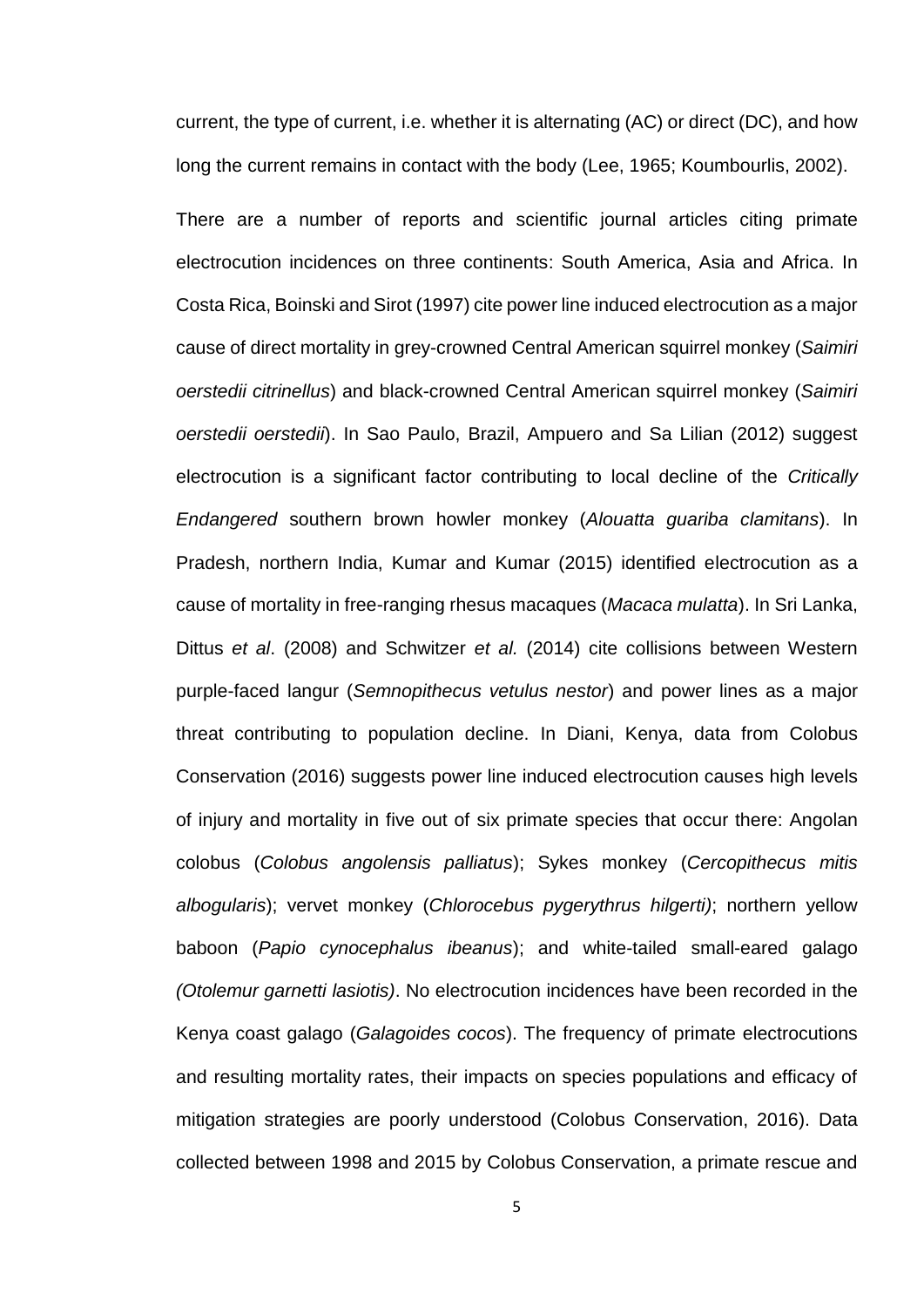rehabilitation centre, were analysed to investigate the impacts of electrocution on primates sympatrically inhabiting Diani. Data analysis aims to identify: 1) speciesspecific population off-take rates; 2) weight, age-class and sex electrocution frequencies within and between species; 3) survivorship rates; 4) and the effects of season, rainfall and population size on electrocution frequency.

## **Methods**

#### Study site

Colobus Conservation is located in Diani: a suburban town within Kwale County in south coastal Kenya. Diani is situated within the fragmented coastal Diani Forest, which forms part of the Zanzibar-Inhambane Undifferentiated floristic region stretching from Mozambique to Somalia (White, 1983). Diani Forest is approximately 7 km² in size and the climate is comprised of two dry seasons and two rainy seasons. Dry seasons occur between January and February, and July through to September. Long rains occur between March and June and short rain falls between October and December.

#### Study species

Angolan colobus are diurnal, highly arboreal folivorous medium sized primates: mean male body weight is 8.9kg and mean female weight is 7.1 kg (Bocian & Anderson 2013). Troops usually comprise a single dominant male, multiple females and offspring, although multiple males have been recorded (Anderson, 2004). Sykes and vervets are medium sized, diurnal, omnivorous primates that live in hierarchical multi-male, multi-female troops (Emerson *et al.* 2011). Molecular studies suggest these two species belong to different phylogenetic clades: Sykes are considered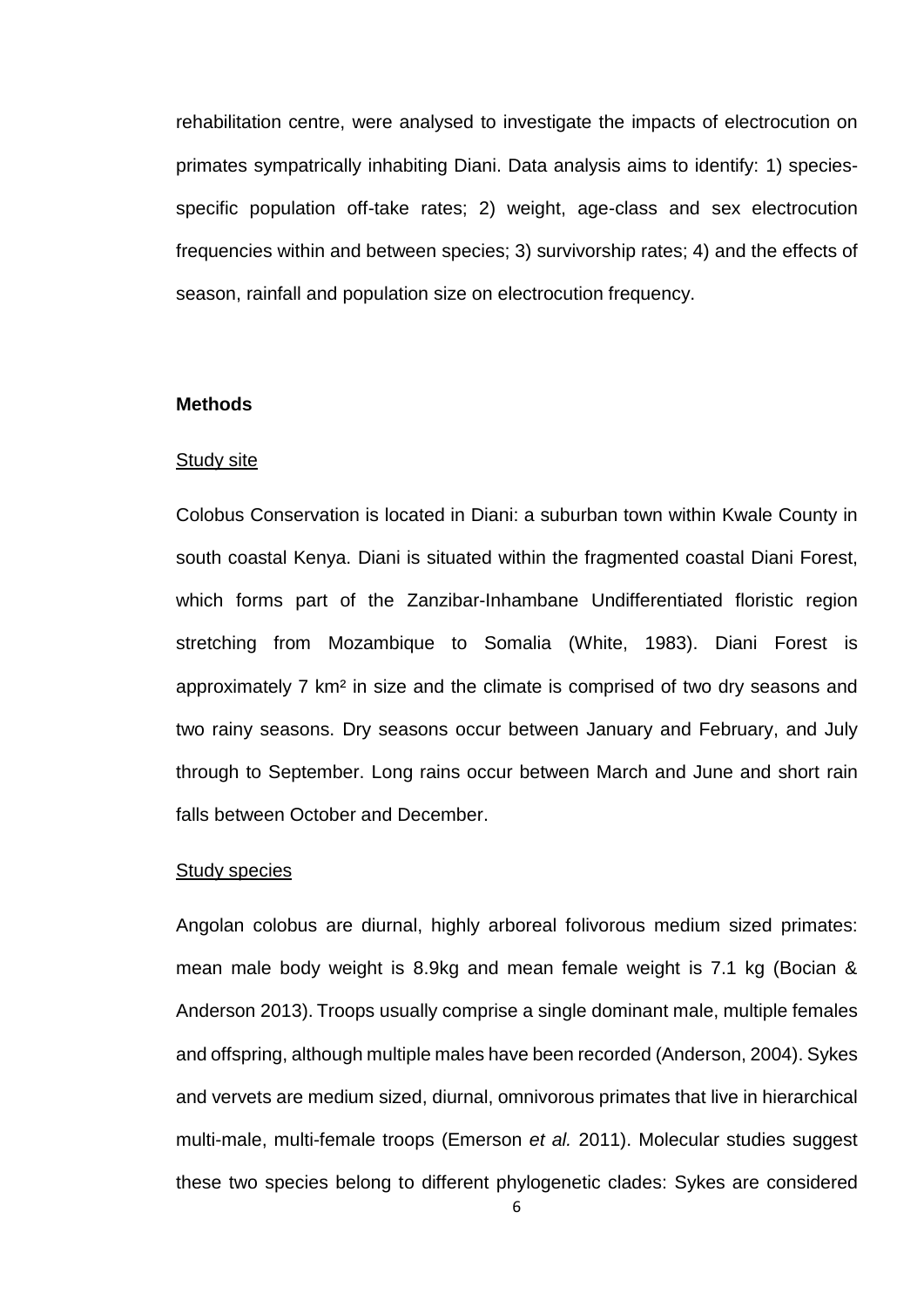arboreal and vervets are considered terrestrial (De Jong and Butynski, 2010). Northern yellow baboons are large terrestrial, diurnal omnivorous primates that live in multi-male, multi-female troops (Cawthon Lang, 2006). *Otolemur* galago and *Galagoides* galago are strictly arboreal, nocturnal and omnivorous small solitary primates (Nash *et al.* 1989). Mean body weight for *Otolemur* galago females is 720g and 820g for males (Nash *et al.* 1989; Butynski *et al.* 2008). Mean body weight for *Galagoides* galago females is 137g and 149g for males (Harcourt and Bearder, 1989). However, no *Galagoides* have presented at Colobus Conservation with electrocution injuries, so *Otolemur* galago is the species referred to as galago in this report.

## Data collection and analysis

Electrocution data was provided by Colobus Conservation which operates a veterinary clinic specifically for primate welfare cases and has a 24/7 emergency response team (Pamela Cunneyworth, pers. comm. 2016). Welfare cases are reported to Colobus Conservation by local community members. All incoming welfare cases are logged on to a database and records for each case include: date, month and day of the week admitted; species; age; sex; weight; cause of incident; and case conclusion, e.g. dead/euthanised/died/released. Dead animals are also collected and recorded. All electrocution incidents occurring between 1998 and 2015 were collated into a spreadsheet for statistical analysis in IBM SPSS version 23. Data were tested with Kolmogorov-Smirnov and Shapiro-Wilk tests, to ascertain if data met requirements for parametric statistics. Due to data deviation from normality, non-parametric statistics were used. Kruskal-Wallis, Fisher's exact and logistic regression analysis were used to achieve project aims. Significance was determined at a probability level of 0.05. Annual population census data were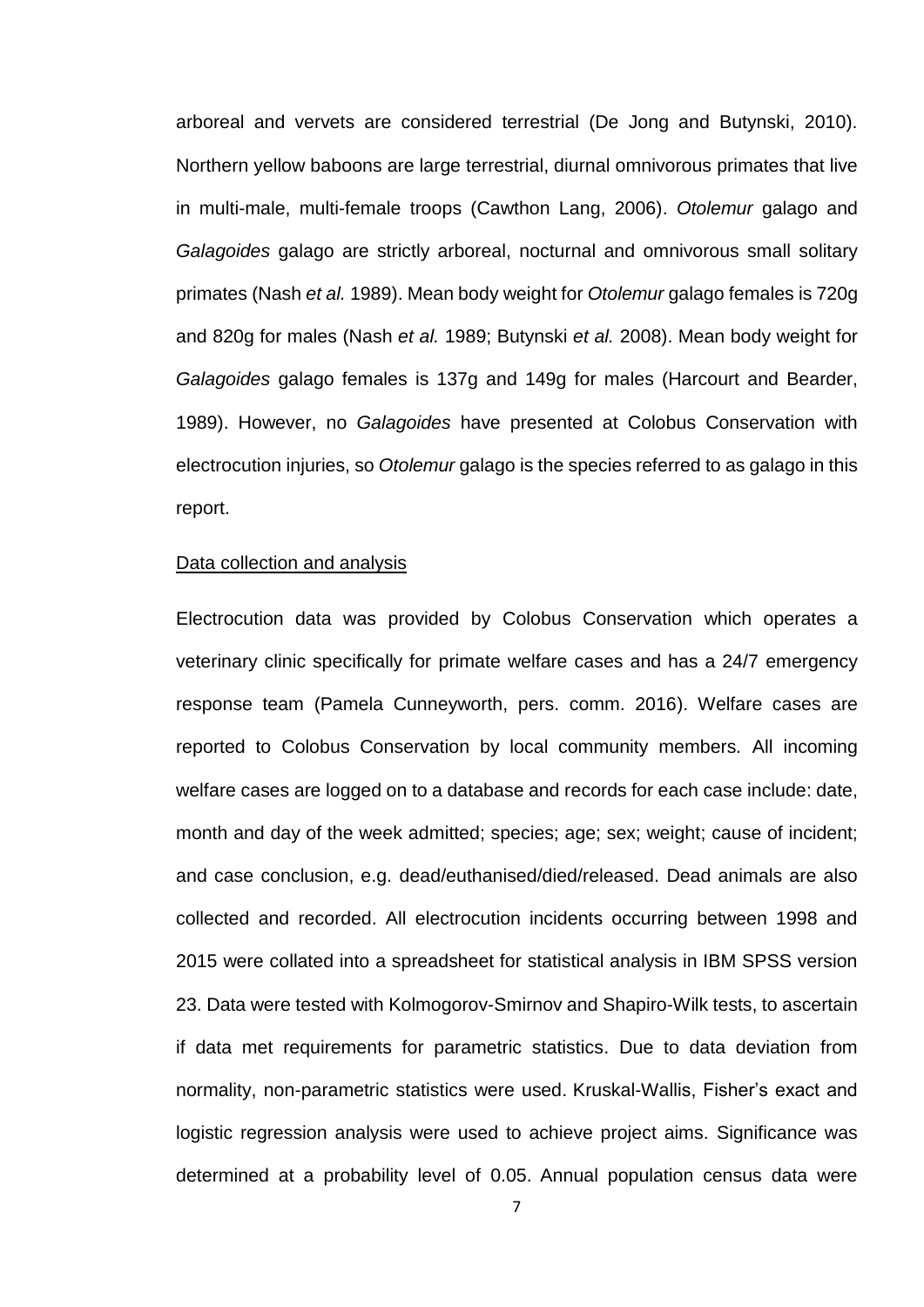provided by Colobus Conservation, which conducts line transect surveys throughout Diani for colobus, Sykes and vervet, and repeated counts for individual baboon troops. Population census data were available for 2001, 2002, 2004 to 2006, and 2010 to 2015. Census' were not carried out for either galago species. Rainfall data was provided to Colobus Conservation by a local resident who has collected daily rainfall since 1994.

## **Results**

Between January 1998 and December 2015, 17.0% of all animal welfare cases (*N* = 1734) were electrocution incidents. This equates to an average of 1.36 electrocutions per month. The majority of electrocutions (*N* = 294) resulted in mortality (76.5%), 16.7% were not captured and 6.1% were released after treatment. For those that died (*N* = 225), 47.6% were found dead or died on arrival at the veterinary clinic, 18.7% were euthanised and 10.2% died during treatment. Electrocution occurred most frequently in colobus (72.1%, *N* = 294), followed by Sykes (14.6%), *Otolemur* galago (7.8%), vervet (4.1%) baboon (1.4%) and *Galagoides* galago (0%). Adults were electrocuted more frequently (58.2%, *N* = 294), followed by juveniles (18.7%), sub-adults (17.3%), and infants (2.0%). Unknown age-classes account for 3.8% of electrocutions. Males were electrocuted more frequently (50.7%, *N* = 294) than females (34.4%). Unknown age-classes account for 15.0% of cases and occurred due to decomposition or the individuals were not captured and could not be identified in the field. More electrocutions occurred in July (11.9%) and January (10.9%) than any other month.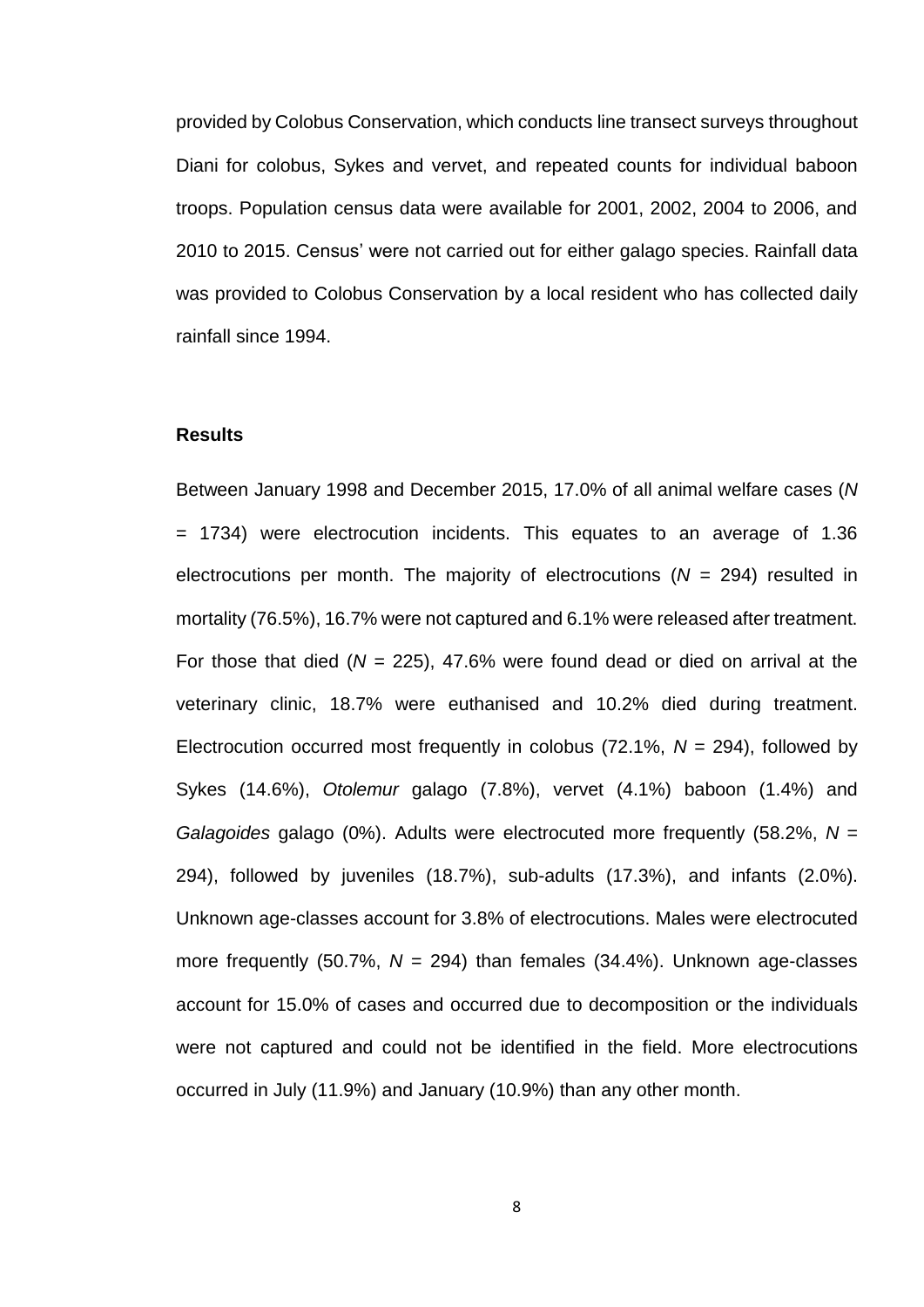#### Species-specific electrocution off-take rates

The proportion of species-specific annual electrocution off-take rates were calculated using annual population census data and analysed using Kruskal-Wallis. Annual colobus off-take fluctuated between 1.7% and 7.9%. Annual Sykes and vervet off-take were always ˂1.0%. Annual baboon off-take was also always ˂1.0% with 0% annual off-take occurring frequently. Significant differences in electrocution off-take occur between species  $(X^2 = 24.279, df = 3, P = 0.001)$ . Post-hoc tests suggest electrocution off-take is significantly higher in colobus compared to Sykes, vervets and baboons, and is significantly higher in Sykes compared to baboons (Table 1). No significant difference occurs between vervets and baboons or between Sykes and vervets. Galagos were not analysed as population census data were unavailable.

| <b>Species</b>   | $X^2$  | P       | df | % variability |
|------------------|--------|---------|----|---------------|
|                  |        |         |    | (effect size) |
| Colobus - Sykes  | 14.340 | < 0.001 | 1  | 75.4          |
| Colobus - vervet | 12.835 | < 0.001 | 1  | 67.5          |
| Colobus – baboon | 15.261 | < 0.001 | 1  | 80.3          |
| Sykes – vervet   | 0.120  | 0.73    | 1  | 0.60          |
| Sykes - baboon   | 4.770  | 0.03    | 1  | 25.1          |
| Vervet – baboon  | 1.548  | 0.21    | 1  | 8.1           |

Table 1. Summary of Kruskal-Wallis test results for significant differences between species-specific electrocution off-take proportions.

## Electrocution frequency by weight and age-class

Available weights for combined species electrocutions (*N* = 102) were collated into eight categories (Table 2) and analysed with Kruskal-Walllis. Significant differences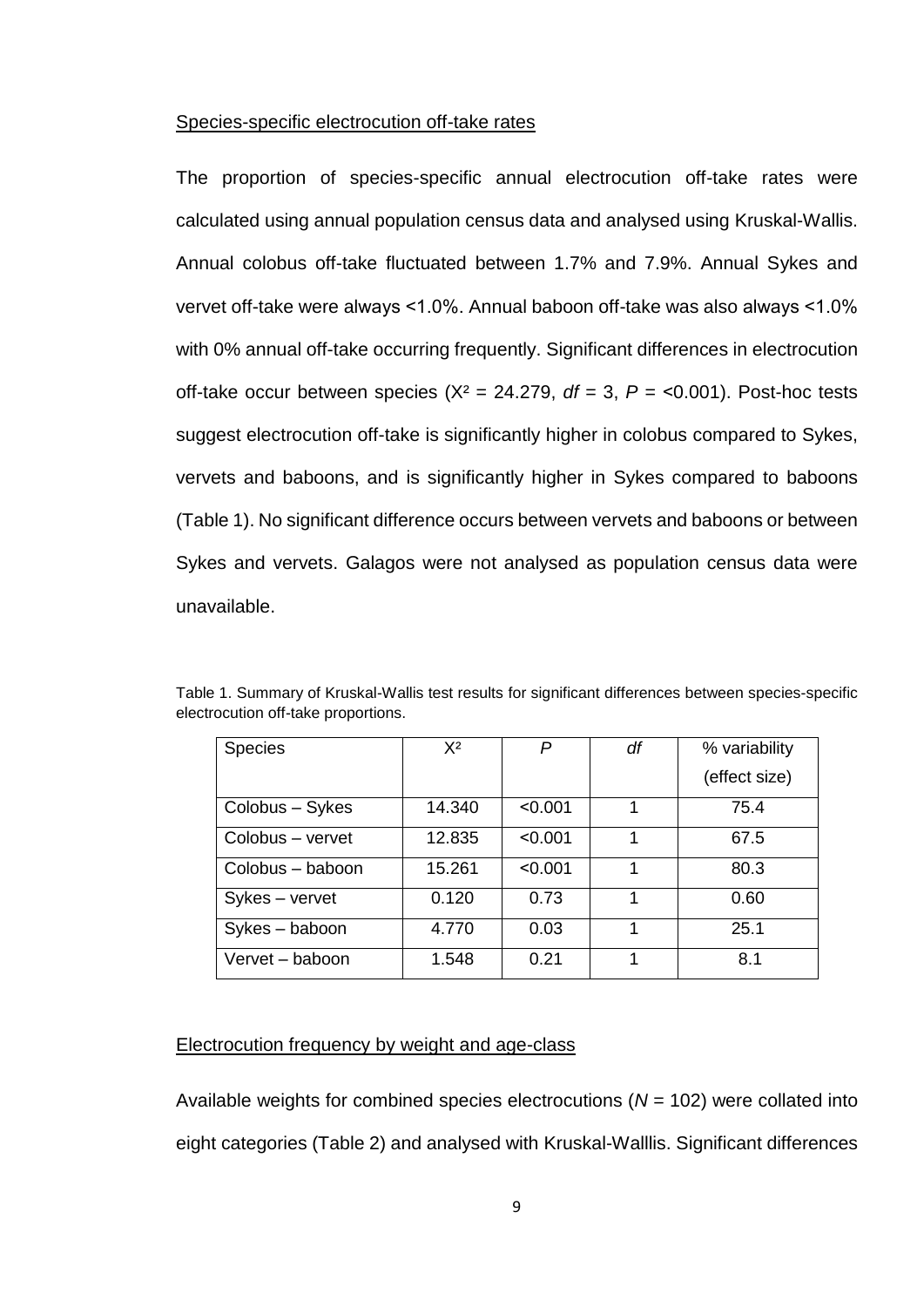occur between electrocution frequency and weight (*X²* = 40.951, *df* = 7, *P* = ˂0.001). Post hoc testing suggests electrocution frequency is significantly higher in: category 5 compared to categories 1, 2 and 3; and higher in category 5 compared to categories 7 and 8. Electrocution frequency increases with increased weight and peaks between 8kg and 9.9kg, then decreases as weight increases (Figure 1).

| Category       | Weight (kg) |
|----------------|-------------|
| 1              | $0.1 - 0.9$ |
| $\overline{2}$ | $2 - 3.9$   |
| 3              | $4 - 5.9$   |
| 4              | $6 - 7.9$   |
| 5              | $8 - 9.9$   |
| 6              | $10 - 11.9$ |
|                | $12 - 13.9$ |
| 8              | $14+$       |

Table 2. Electrocution victim weights classified into categories for statistical analysis.



Figure 1. Combined species electrocution frequency increases as weight increases, peaking between 8kg and 9.9kg.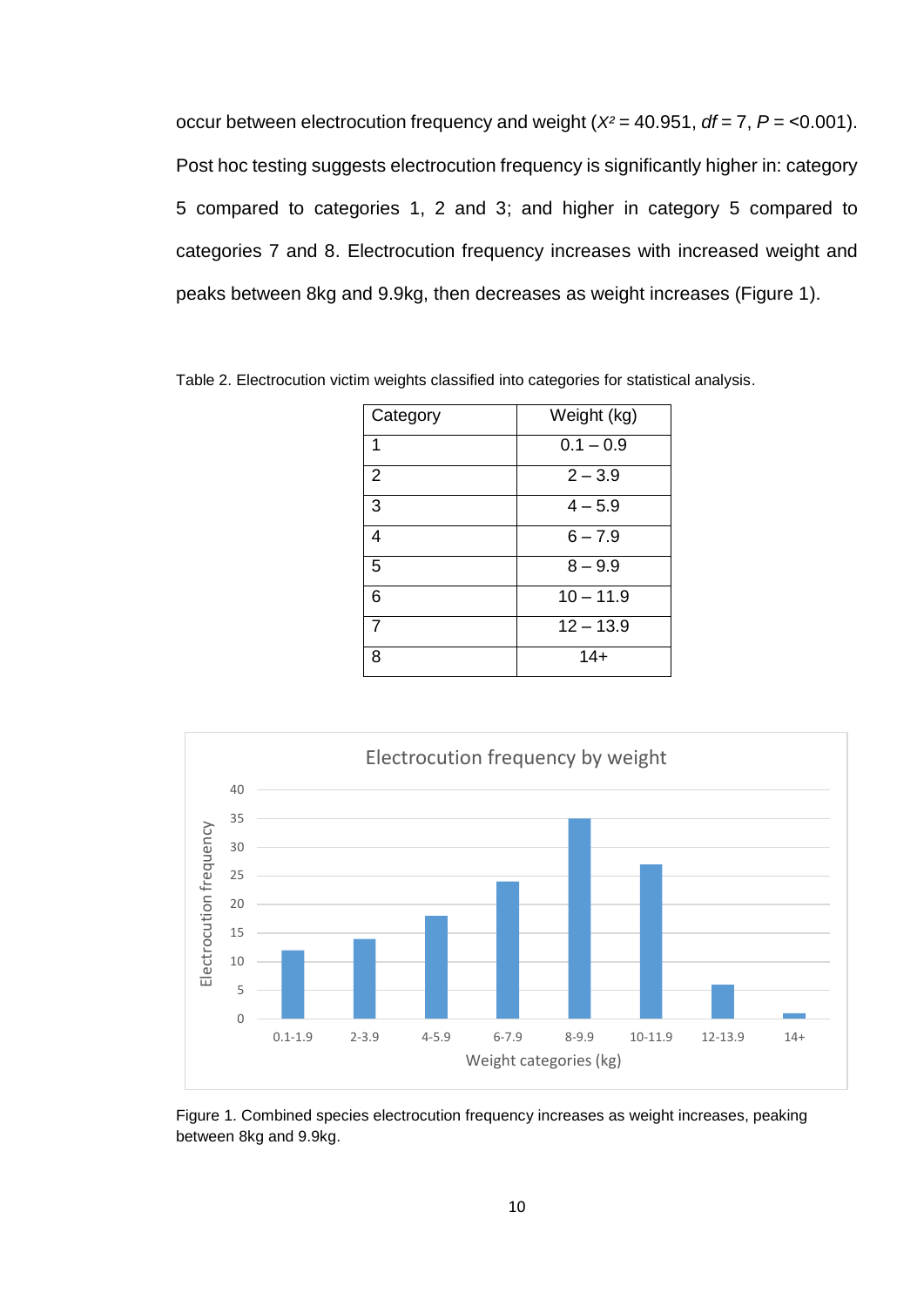Species-specific age-class electrocution percentages were calculated from the total number of electrocution incidents (Figure 2) and analysed with Kruskal-Wallis. Significant differences occur between colobus electrocution frequency and ageclass ( $X^2$  = 34.555,  $df = 2$ ,  $P = 0.001$ ). Adults were electrocuted significantly more than sub-adults (X² = 18.178, *df* = 1, *P* = ˂0.001) and juveniles (X² = 23.101, *df* = 1, *P* = ˂0.001). No significance difference occurs between sub-adult and juvenile electrocution frequency and no results were generated for infants, due to extremely low infant electrocution frequency. To analyse differences between colobus infants and other age-classes, population census data were used to calculate age-class electrocution off-take. Significant differences occur between adult and infant off-take  $(X^2 = 7.587, df = 1, P = 0.01)$  and between juvenile and infant off-take  $(X^2 = 4.285,$ *df* = 1, *P* = 0.04) indicating that infants are significantly less likely to be electrocuted than any other age-class.

Significant differences occur between Sykes electrocution frequency and age-class  $(X^2 = 13.055, df = 3, P = 0.01)$ . Infant electrocution was significantly lower than adult  $(X^2 = 12.227, df = 1, P = 0.001)$ , sub-adult  $(X^2 = 7.178, df = 1, P = 0.01)$  and juvenile  $(X^2 = 8.708$ ,  $df = 1$ ,  $P = 50.01$ . Significant differences occur between baboon electrocution frequency and age-class ( $X^2 = 8.804$ ,  $df = 3$ ,  $P = 0.032$ ). Juvenile electrocution frequency was significantly higher than adult and sub-adult  $(X^2 =$ 5.000, *df* = 3, *P* = 0.025). No significant difference in electrocution frequency occurs between vervet age-classes  $(X^2 = 2.532, df = 3, P = 0.47)$ . No infant vervet or adult and sub-adult baboon electrocutions were recorded. Significant differences occur between galago electrocution frequency and age-class ( $X^2 = 17.552$ , *df* = 2, *P* =  $\leq$  0.001). Adults were electrocuted significantly more than sub-adults ( $X^2$  = 13.616,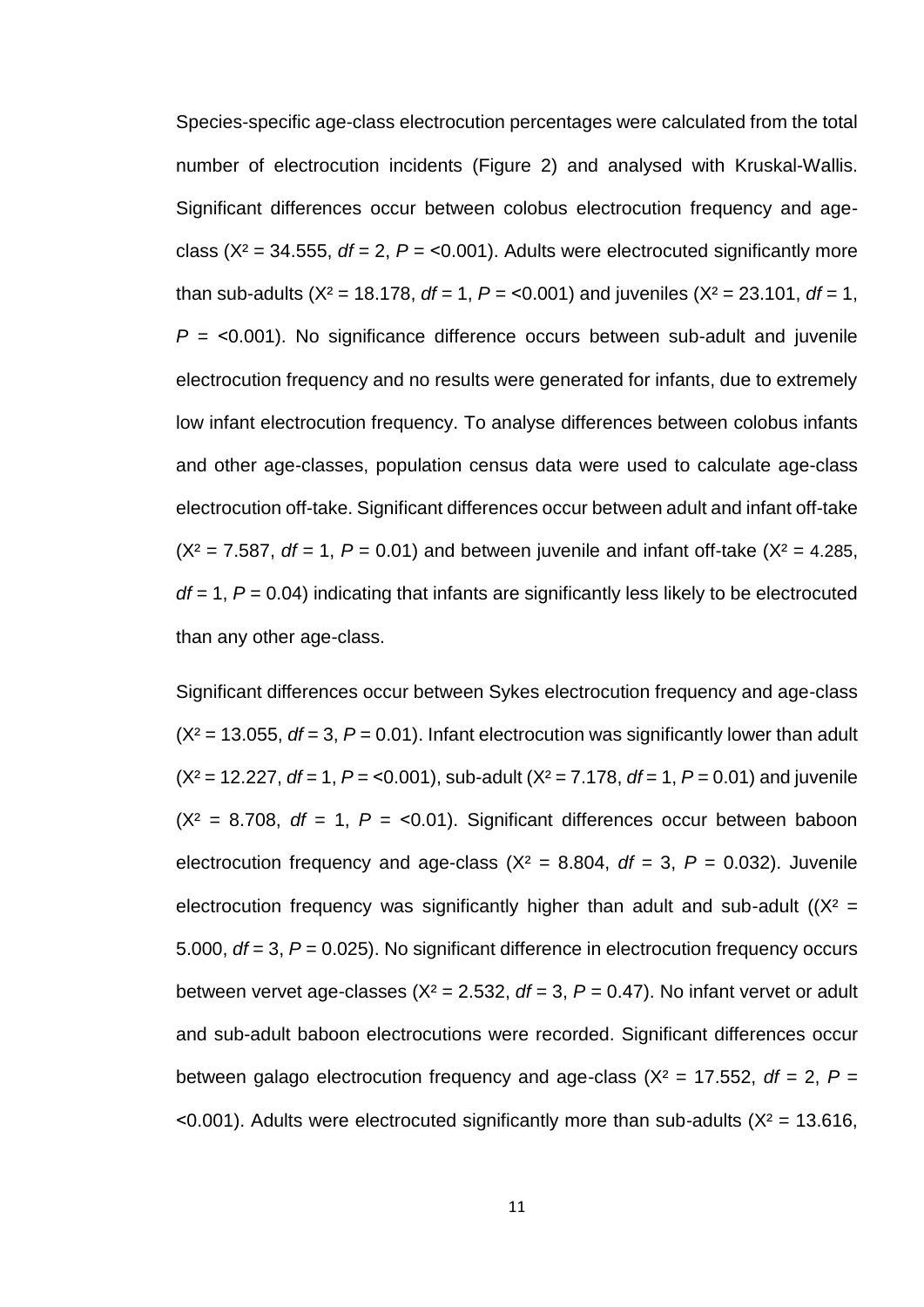*df* = 1, *P* = ˂0.001) and juveniles (X² = 9.535, *df* = 1, *P* = ˂0.01). No infant galago electrocutions were recorded.



Figure 2. Species-specific age-class electrocution percentages indicate which age-class succumbs to electrocution most frequently.

## Electrocution frequency by sex

Species-specific male and female electrocution frequencies were calculated from the total number of electrocution incidents. Electrocution frequency is significantly higher in male galago than females (Kruskal-Wallis:  $X^2 = 6.234$ ,  $df = 1$ ,  $P = 0.01$ ). No significant differences in male and female electrocution frequency occur in any other species. For all species combined, there is no significant relationship between sex and age-class (Fisher's exact: *X²* = 4.464, *P* = 0.20). For all species combined (Figure 3) there is a significant relationship between sex and weight, as electrocution frequency is significantly higher in males weighing between 8kg and 11.9kg (Fisher's exact: *X²* = 24.343, *P* = ˂0.001).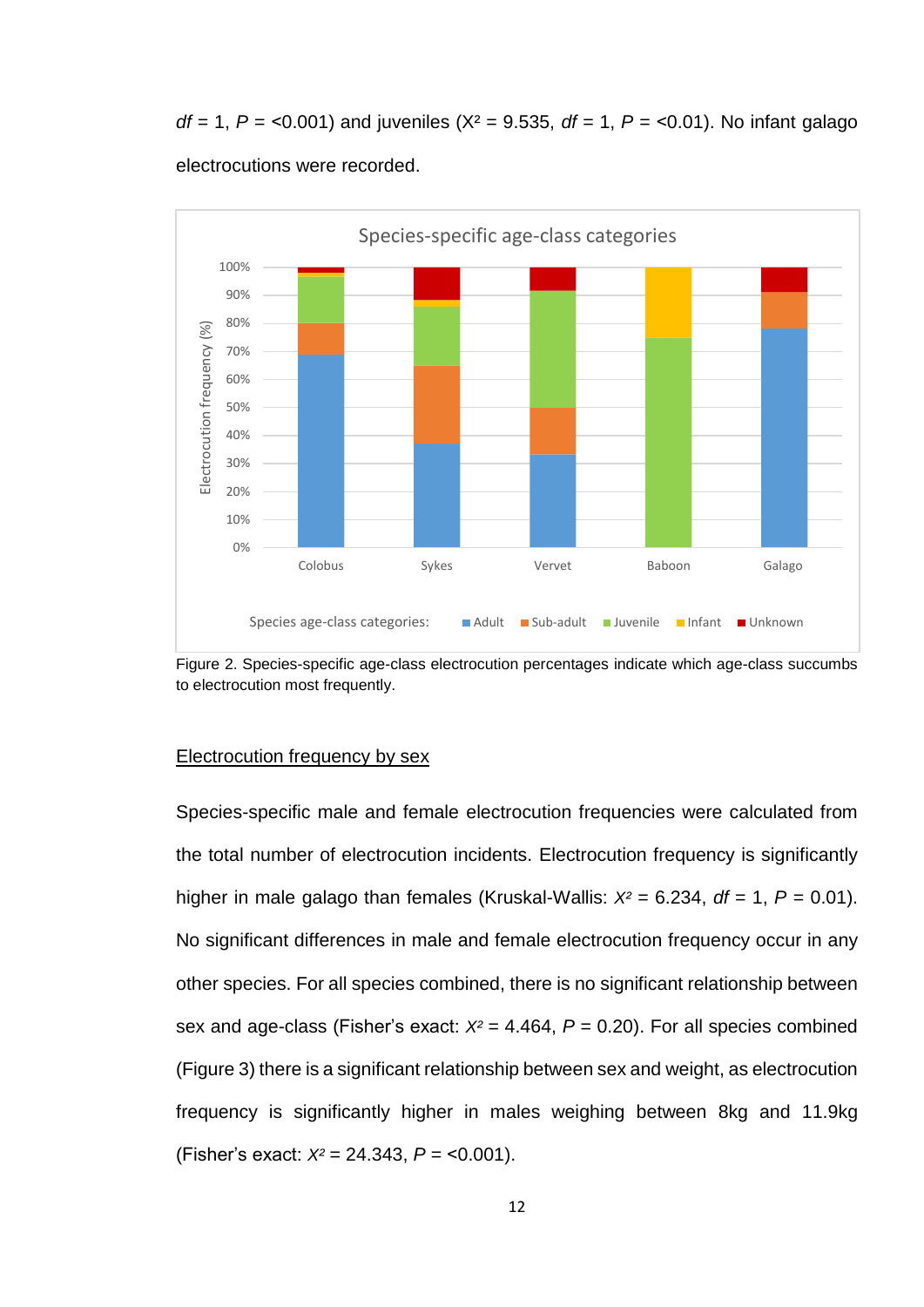

Figure 3. Fisher's exact test for combined species relationship between sex and weight indicates males between 8kg and 11.9kg have a significantly higher electrocution risk.

#### Electrocution survivorship and mortality

A logistic regression was performed to ascertain the effects of age, weight, sex and species on the likelihood of surviving electrocution. The logistic regression model was statistically significant:  $X^2 = 23.501$ ,  $df = 6$ ,  $P = 0.001$ . The model explained 22.5% (Nagelkerke *R²*) of the variance and correctly classified 92.6% of cases. Species ( $P = 0.008$ ) and sex ( $P = 0.018$ ) added significantly to the model. Weight  $(P = 0.221)$  and age-class  $(P = 0.344)$  did not. There is a significant relationship between survival and sex as females survived more  $(P = 0.012)$  than males  $(P = 0.012)$ 0.062). Colobus survival is higher than any other species, but not significantly (*P* = 0.074). Due to the small number of survivors (*N* = 16) Kruskal-Wallis post hoc tests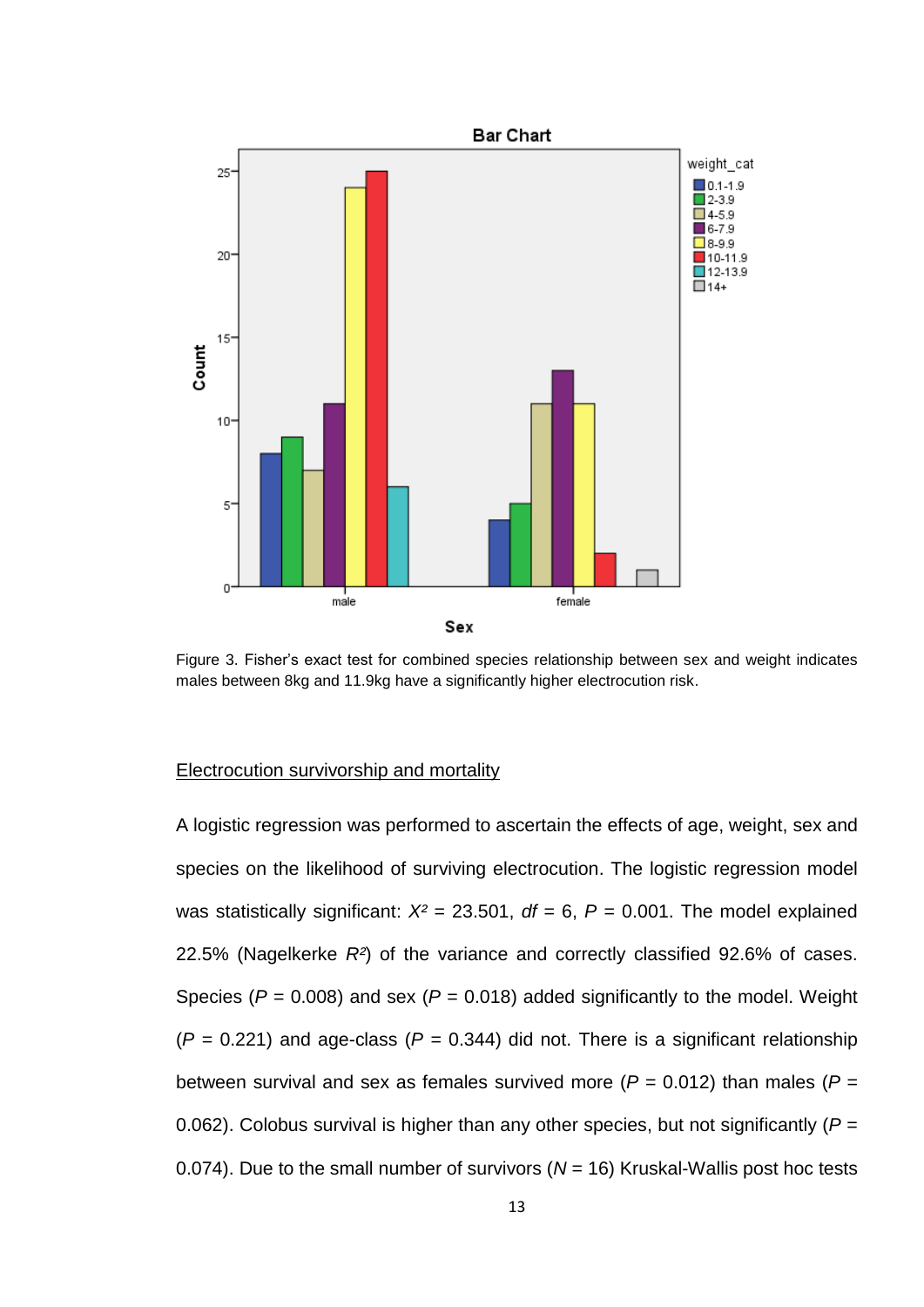were conducted to further analyse species survivorship (Table 3). Significant differences occur between survivorship and species  $(X^2 = 10.006, df = 4, P = 0.04)$ . Colobus survival is significantly higher than galago ( $X^2 = 8.366$ ,  $df = 1$ ,  $P = 0.004$ ). Galago survival is significantly higher than vervet  $(X^2 = 5.625, df = 1, P = 0.02)$ .

| <b>Species</b>   | $X^2$ | P     | Df |
|------------------|-------|-------|----|
| Colobus - sykes  | 2.485 | 0.12  | 1  |
| Colobus - galago | 8.366 | 0.004 | 1  |
| Colobus - vervet | 0.582 | 0.45  | 1  |
| Colobus – baboon | 2.540 | 0.11  | 1  |
| Sykes – galago   | 3.182 | 0.07  | 1  |
| Sykes - vervet   | 0.728 | 0.39  | 1  |
| Sykes - baboon   | 0.033 | 0.86  | 1  |
| Galago – vervet  | 5.625 | 0.02  | 1  |
| Galago - baboon  | 2.657 | 0.10  | 1  |
| Vervet – baboon  | 0.904 | 0.34  | 1  |

Table 3. Summary of Kruskal-Wallis test results for significant differences in electrocution survival between species.

#### Effects of rainfall, season and population size on electrocution frequency

Logistic regression analysis suggests a significant negative relationship between combined species annual electrocution frequency and annual mean seasonal rainfall  $(F = 4.605, P = 0.035)$ . Therefore, all species electrocution frequency decreases as rainfall increases. No significant relationship occurs between combined species electrocution frequency and season ( $F = 1.988$ ,  $P = 0.124$ ). However, parameter estimates (Table 4) suggest primate electrocution frequency may be higher ( $P = 0.058$ ) in the long dry season between July and September (season 3) compared to other seasons.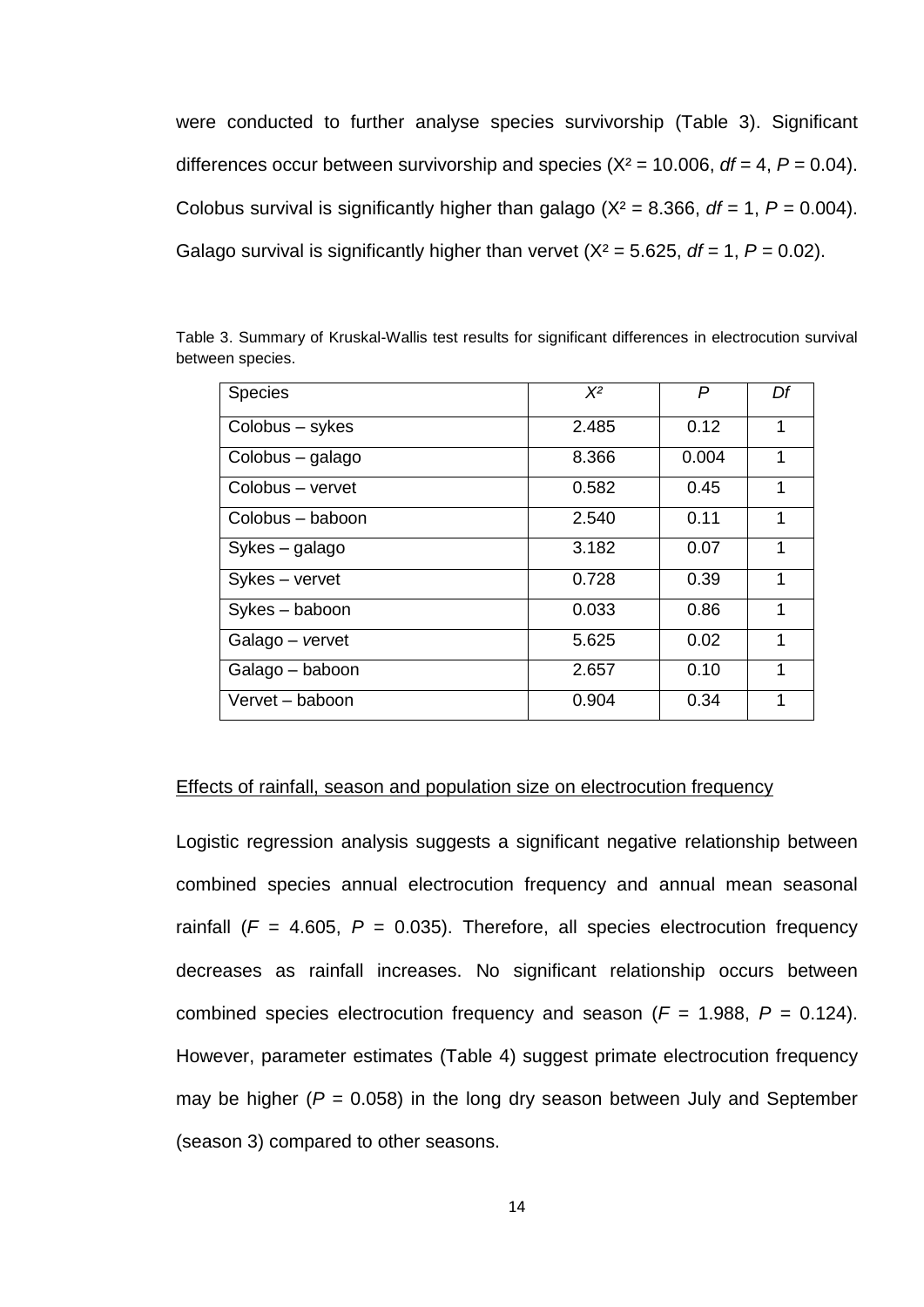Logistic regression analysis suggests no significant relationships occur between individual species and rainfall, season or population size (Appendix 1). However, colobus electrocution frequency is significantly higher in season 3 (the long dry season between July and September) than season 4 (wet season between October and December). Univariate parameter estimates: *β* = 1.278, *P* = 0.05 (Table 5). The value for season 4 is aliased to the intercept value, therefore, 2.444 colobus are electrocuted during season 4. Electrocution frequency was calculated for each season by adding positive values to, or subtracting negative values from, this intercept value. For example, average colobus electrocution frequency in season 1 is:  $2.444 + 0.833 = 3.277$ . Colobus electrocution frequency is also higher in the shorter dry season between January and March (season 1) but not significantly.

|              |        |       |        |      | 95% Confidence Interval |              |
|--------------|--------|-------|--------|------|-------------------------|--------------|
|              |        | Std.  |        |      | Lower                   | Upper        |
| Parameter    | B      | Error |        | Sig. | <b>Bound</b>            | <b>Bound</b> |
| Intercept    | 3.611  | .529  | 6.825  | .000 | 2.555                   | 4.667        |
| $[season=1]$ | .611   | .748  | .817   | .417 | $-0.882$                | 2.104        |
| $[season=2]$ | $-222$ | .748  | $-297$ | .767 | $-1.715$                | 1.271        |
| [season=3]   | 1.444  | .748  | 1.931  | .058 | $-0.049$                | 2.937        |
| $[season=4]$ | ∩ª     |       |        |      |                         |              |

Table 4. Parameter estimates for all species electrocution frequency and season, indicating that season may be a driver of electrocutions.

Table 5. Parameter estimates for colobus electrocution frequency and season, indicating increased electrocutions during both dry seasons.

|            |                |            |        |      | 95% Confidence Interval |             |
|------------|----------------|------------|--------|------|-------------------------|-------------|
| Parameter  | Β              | Std. Error |        | Sig. | Lower Bound             | Upper Bound |
| Intercept  | 2.444          | .453       | 5.391  | .000 | 1.540                   | 3.349       |
| [season=1] | .833           | .641       | 1.300  | .198 | - 446                   | 2.113       |
| [season=2] | $-111$         | .641       | $-173$ | .863 | $-1.391$                | 1.169       |
| [season=3] | 1.278          | .641       | 1.993  | .050 | $-0.002$                | 2.557       |
| [season=4] | 0 <sup>a</sup> |            |        |      |                         |             |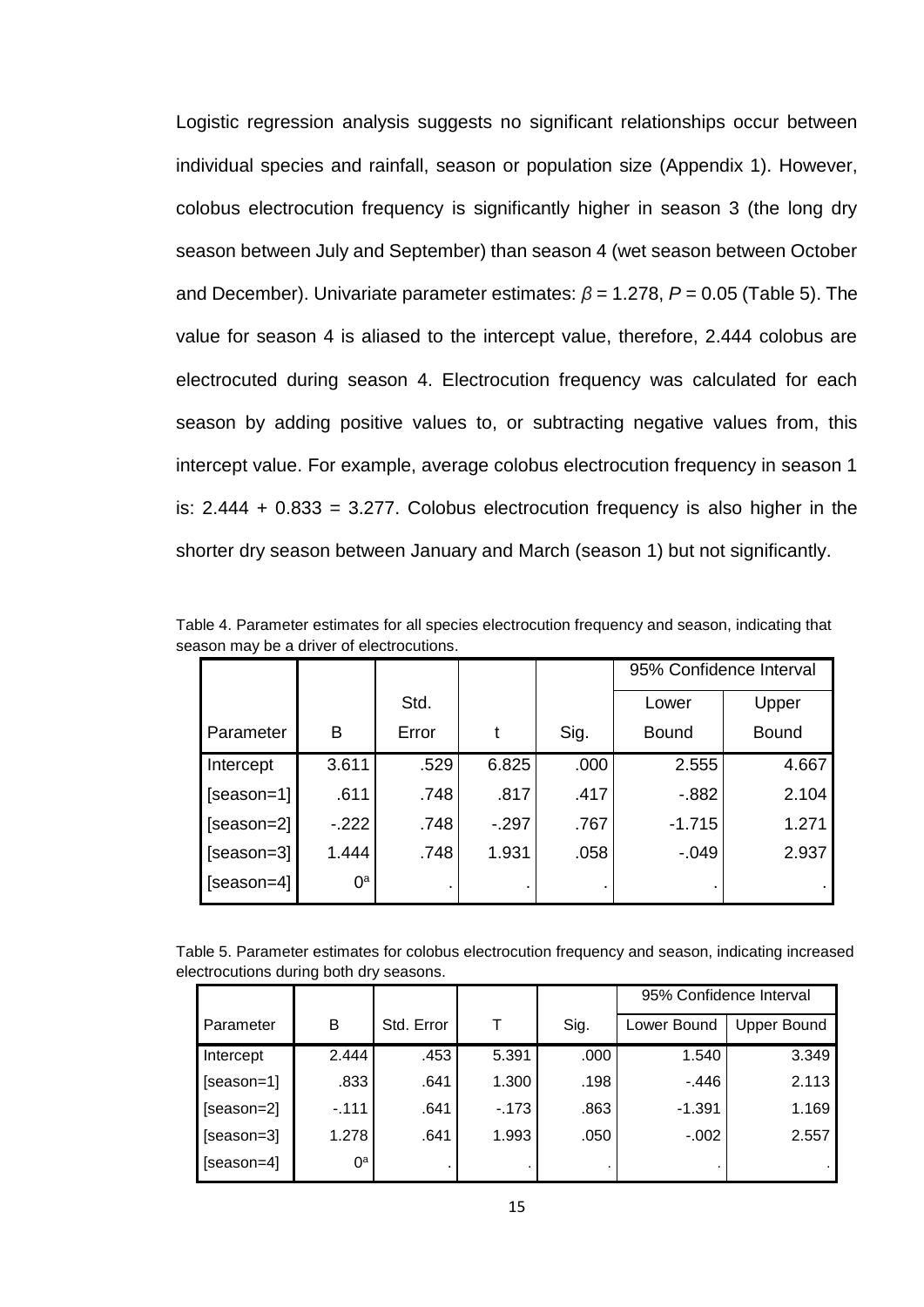#### **Discussion**

#### Species-specific electrocution risk

This analysis indicates that two combined factors determine species-specific electrocution risk: locomotion type and body size/weight. Primate electrocution risk is higher in arboreal species compared to terrestrial species, due to increased reliance on power lines for movement between tree canopies and forest fragments. Low electrocution frequency in highly arboreal galagos is likely attributed to their small body size. Electrocution occurs when an individual touches a transformer or simultaneously touches two power cables or an electricity pole and cable, with their hands, feet or other body part. As power cables run parallel to each other, often in multitudes of three (medium voltage lines) or four (low voltage lines), larger arboreal species may be more susceptible to direct contact with power lines/transformers than smaller arboreal species. The absence of electrocution in *Galagoides* suggests very small arboreal primates have no electrocution risk. Population size may contribute to low galago electrocution risk, but anecdotal data suggests the *Otolemur* population is relatively high (Pamela Cunneyworth, pers. comm. 2016).

Sykes and vervets have equal electrocution risk and body size is likely to be a significant factor determining this as both species are classified as medium sized primates of similar body size (Emerson *et al.* 2011). Locomotion type may also be a factor that determines the equal electrocution risk in these two species. De Jong and Butynski (2010) describe Sykes as the more arboreal species but anthropogenic threats, such as predation from dogs, humans and traffic (Colobus Conservation, unpubl. data) may result in Diani vervet troops spending more time in the canopy than vervet populations inhabiting remote woodlands and savannahs in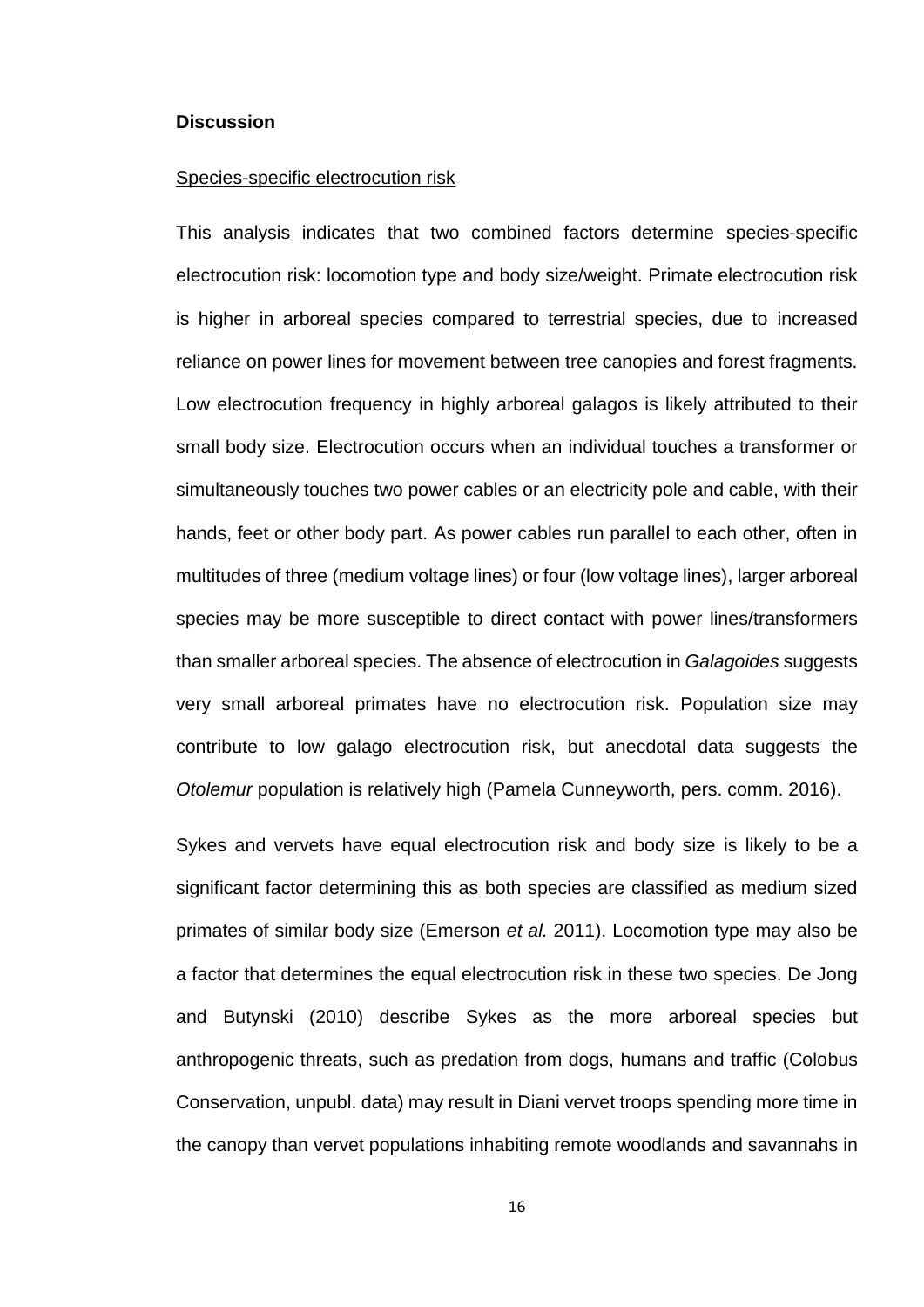other regions (Kingdon *et al.* 2008). It is suggested that the higher than expected electrocution risk in terrestrial vervets is partly due to their increased arboreal locomotion in this highly anthropogenic environment compared to those in a natural ecosystem.

#### Electrocution risk by weight and age-class

The analysis suggests electrocution risk increases as weight increases and the highest risk weight range is between 8kg and 9.9kg. Risk decreases when weight increases over 10kg and appears to be negligible over 14 kg. The differences in electrocution risk between species-specific age-classes is also attributed to body size. Adult colobus are larger (mean adult weight is between 7.1kg and 8.9 kg) and thus have a higher chance of touching two power cables simultaneously, which explains the higher electrocution risk in that species. The small size of *Otolemur* galago sub-adults, juveniles and infants may reduce their ability to come into direct contact with multiple cables, thus reducing their electrocution risk in comparison to the larger adults. Sykes and vervet adults, sub-adults and juveniles may all be large enough to simultaneously touch multiple cables, thus have equal electrocution risk. Conversely, adult and sub-adult baboons have no risk of electrocution due a combination of large body size and terrestrial behaviour. Baboons rarely make contact with overhead power cables but can access transformers that are located on electricity poles nearer ground level. Play behaviour may increase electrocution risk in terrestrial juveniles and infants as these age-classes are known to be more inquisitive and playful than adults (Cawthon Lang, 2006). Play behaviour may also be a factor that increases juvenile-infant electrocution risk in other species as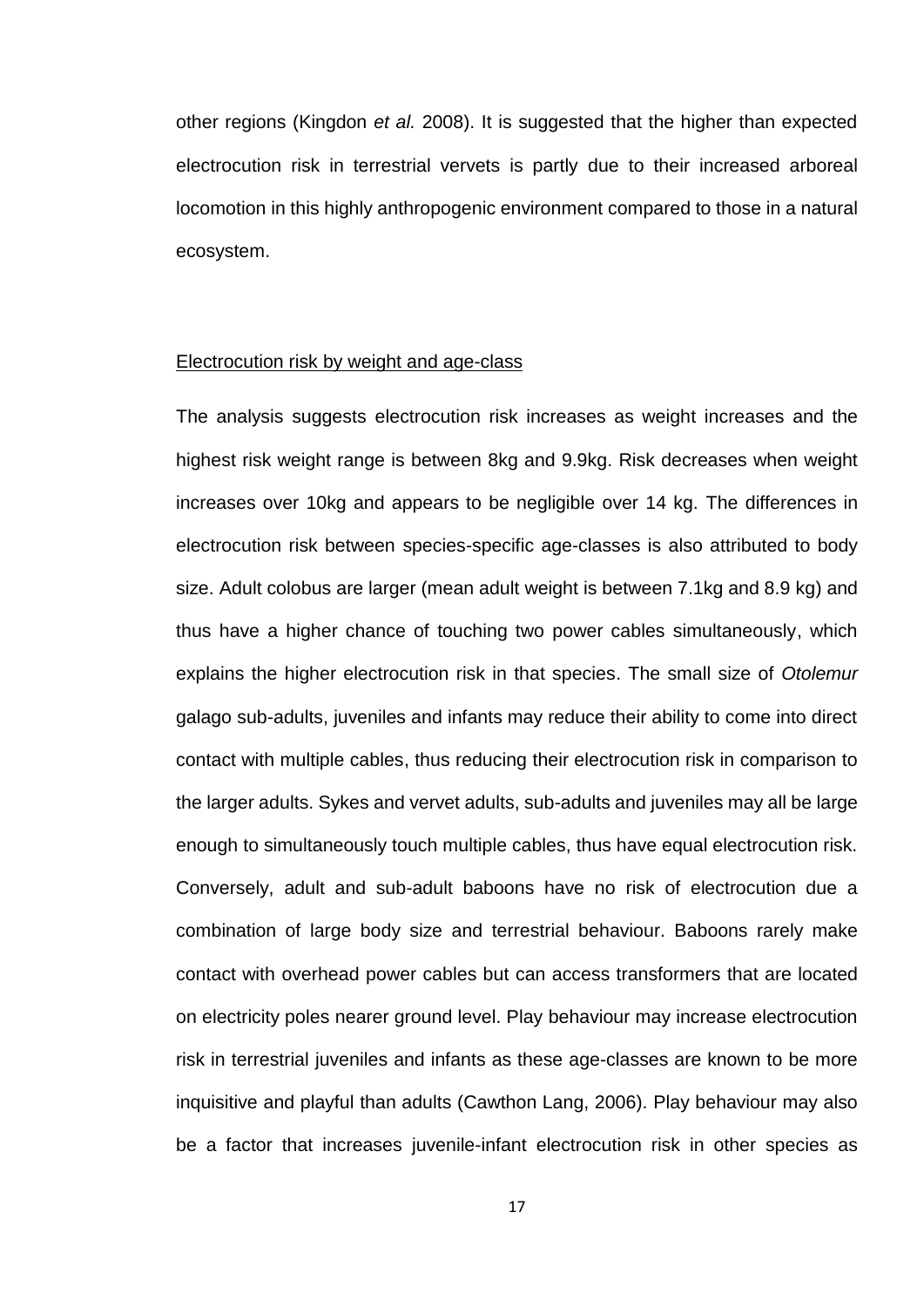juvenile colobus and Sykes electrocution risk is significantly higher than infants'. Only one infant baboon electrocution was recorded and no infant galago or vervet electrocutions were recorded. Juveniles are more independent than infants thus have increased exposure to power lines/transformers. Additionally, body size is likely to be an important determinant of higher juvenile electrocution risk. Small infant body size may reduce their ability to cause electrocution so this factor lowers their electrocution risk. Other contributing factors may include population age-class structure, as juveniles often comprise a larger percentage of the population than infants (O'Dwyer, 2011). Colobus age-class structure in Diani comprises an average of 18% juveniles and 6% infants. Parental infant carrying may reduce access to hazards, thus further reduce infant electrocution risk. Infant 'parking' near or in nests, a technique used by galagos to reduce infant predation (Wright, 1989), explains the lack of galago infant electrocution as infants do not move about in the environment.

#### Electrocution risk by sex

Analysis suggests males between 8kg and 11.9kg have a significantly higher electrocution risk than males and females of lesser and higher weights. The weight significance can be attributed to larger individuals having a higher chance of simultaneously touching multiple power lines in comparison to smaller individuals. The decrease in electrocution risk in individuals over 12kg can be attributed to individuals of this weight and over being too heavy to utilise arboreal supports of diameter and stability of power lines. Higher electrocution risk in males weighing between 8kg and 11.9kg compared to females of that weight may be attributed to male home range defence behaviours. Primates in Diani have over lapping intra-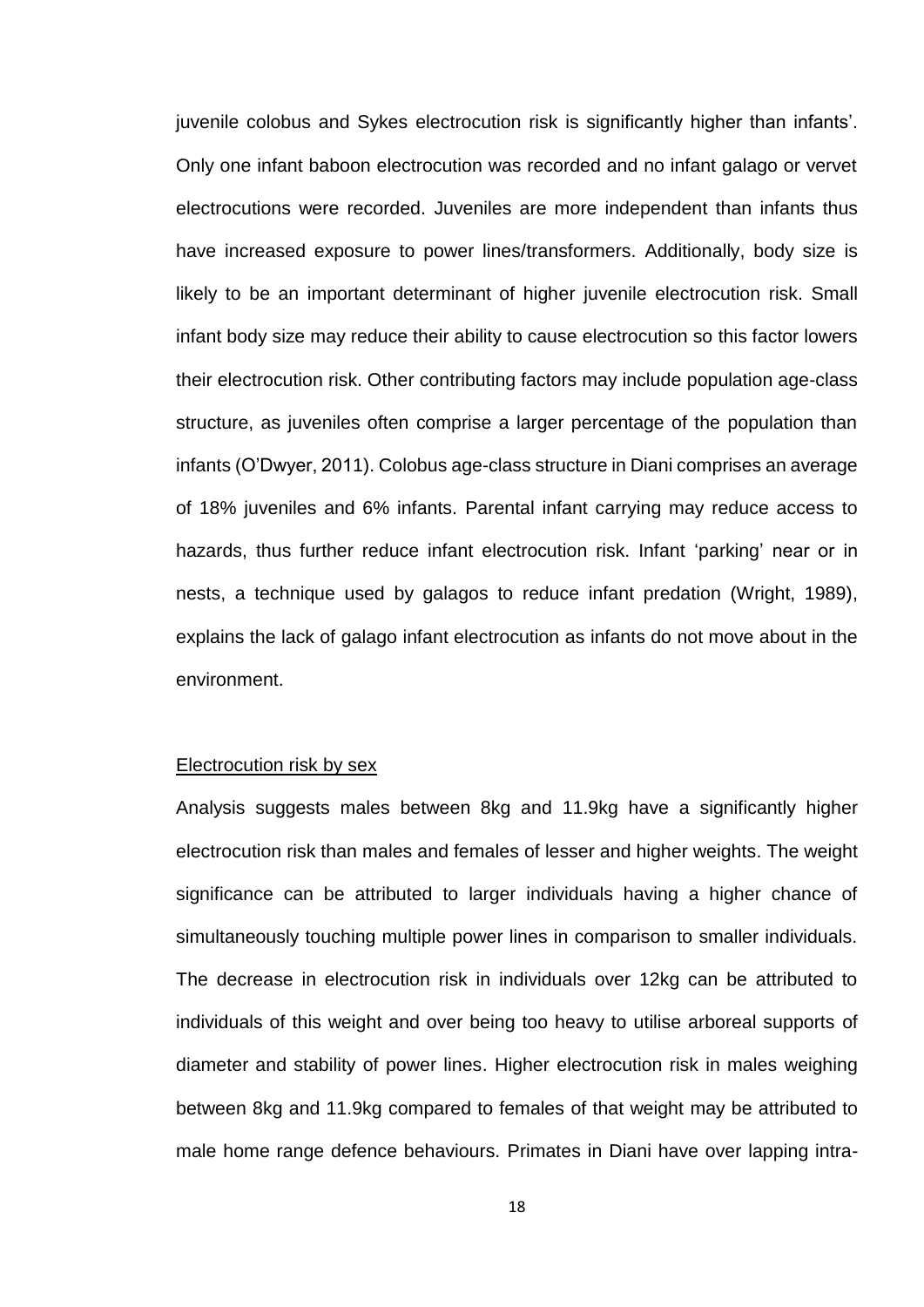specific and inter-specific home ranges. Inter-group male aggression during home range defence, and intra-group dominance interactions and take-over attempts from rival males, may result in increased movement through the environment thus increasing male electrocution risk.

The only species to display between sex differences in electrocution risk is galagos as male galago electrocution risk is significantly higher than females'. This may be attributed to the solitary nature of this species which has between sex differences in home range size and ranging patterns (Nash and Harcourt, 1986). Males are reported to have a larger home range (mean 17 ha) than females (mean 12 ha) and to travel further per night (almost 3km) than females (average 1.8 km). Females usually stay in their natal range whereas males disperse (Nash and Harcourt, 1986). Larger home ranges and increased travelling in males will increase power cable exposure explaining the observed electrocution risk.

## Electrocution survivorship and mortality

Overall, female survival is significantly higher than male but there is no relationship between weight and survival. Colobus survival is significantly higher than galago survival and galago survival is significantly higher than vervet survival. However, the number of survivors was very low  $(N = 16)$  and the sample of survivors with accompanying weight data was even lower (*N* = 7). Higher colobus-galago survival could be attributed to higher colobus electrocution frequency. Additionally, nocturnal behaviour of galagos could increase the length of time between electrocution and presentation at Colobus Conservation, thus delay treatment and consequently reduce survival rate. Low body weight may also be a factor that reduces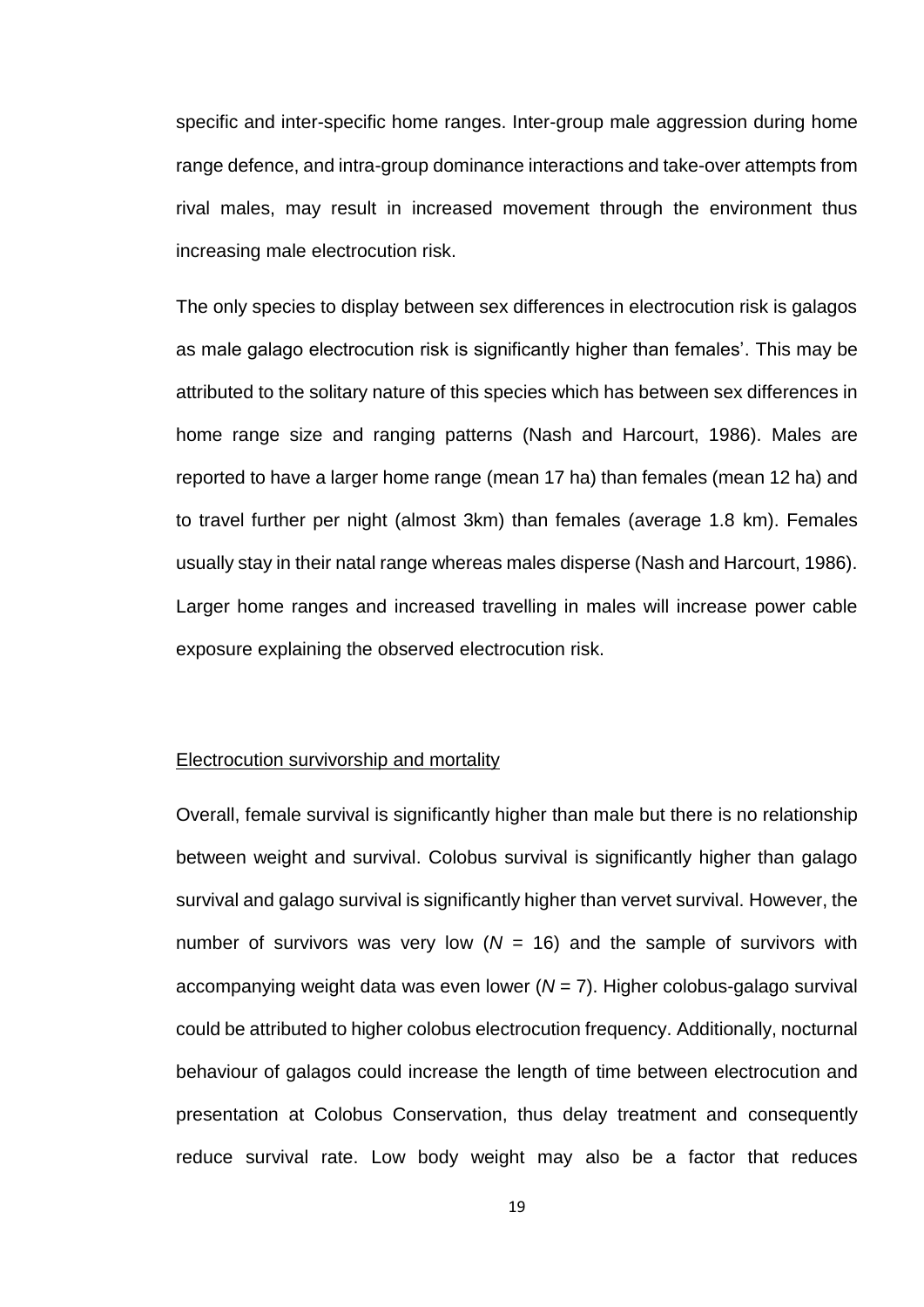electrocution survival but may not be indicated in the analysis due to the sample size. These results are likely to be attributed to survival rate being dependent upon the type and severity of injury sustained, which is influenced by the voltage of the current that caused the electrocution (Lee, 1965; Koumbourlis, 2002). Kumar and Kumar (2015) investigated seasonal differences in electrocution occurrence and mortality in free-ranging *M. mulatta* in northern India and found that low voltage domestic currents caused more electrocutions than high voltage industrial currents but survival rate was low when high voltage currents caused the electrocution (Kumar and Kumar, 2015). Thus type and severity of injury, combined with the small number of survivors, may explain some of the anomalies in survivorship results.

#### Effects of rainfall, season and population size on electrocution frequency

Electrocution risk appears to be higher at the beginning of both dry seasons and lower in the wet season. This can be attributed to delay between the increased rainfall during the rainy seasons and the increase of vegetation growth, where the greatest vegetation growth occurs nearer to the end of the wet seasons and at the beginning of the dry seasons (Pamela Cunneyworth, pers. comm. 2016). Vegetation growth enables primates to use power lines as aerial pathways by jumping between vegetation and powerlines/transformers that may be inaccessible with vegetation die-back during the end of the dry seasons and at the beginning of the wet seasons. This also suggests that tree trimming around power lines to create a gap which is wider than the resident species can jump, as conducted by Colobus Conservation, can be a seasonally effective electrocution mitigation strategy.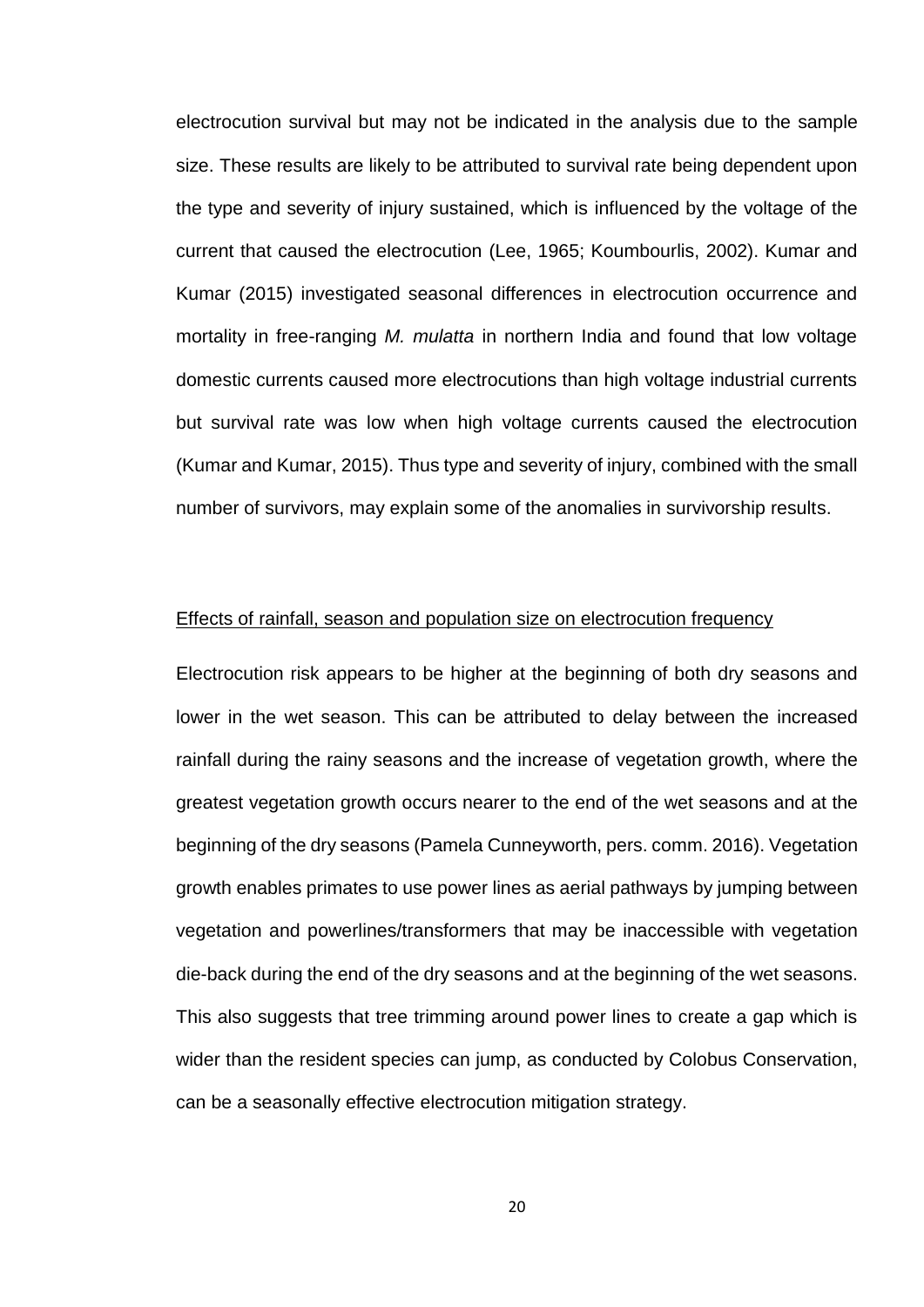#### **Conclusion**

This study provides an insight into the factors that increase electrocution risk in primate species in Diani, Kenya. The main factors contributing to species-specific electrocution risk appear to be locomotion type and body size, and to a lesser degree age-class behaviour patterns, and season. In general, arboreal species have a higher electrocution risk than terrestrial species due to increased reliance on power lines and transformers as structures that allow greater arborealism in the anthropogenic environment. Larger arboreal species have a higher electrocution risk than smaller arboreal species due to increased chance of either simultaneously coming into contact with multiple power cables or creating a short circuit on electricity poles and transformers. Electrocution frequency is highest in males between 8kg and 11.9kg indicating that very small and large species may have little or no electrocution risk. This is emphasised by the absence of *Galagoides* electrocution incidences, despite this species inhabiting Diani forest (Butynski *et al.* 2006; De Jong and Butynski, 2009) and no adult or sub-adult baboon electrocutions. In some species, play behaviours exhibited by certain age classes, particularly juveniles, may increase their exposure to electrocution. Electrocution risk is higher at the beginning of both dry seasons when vegetation growth is at its maximum after the rains. Survival appears to be impacted by the type and severity of injuries but size, sex and activity behaviour (diurnal or nocturnal) may also contribute to survivorship rates. It is hoped that this study will contribute valuable information on temporal and spatial factors affecting primate populations in Diani. Further study is needed in other countries where primate electrocution is prevalent, such as Brazil and India. This will help to determine if body size, locomotion type, age-class behaviour and season contribute significantly to electrocution risk in other primate species. This will facilitate the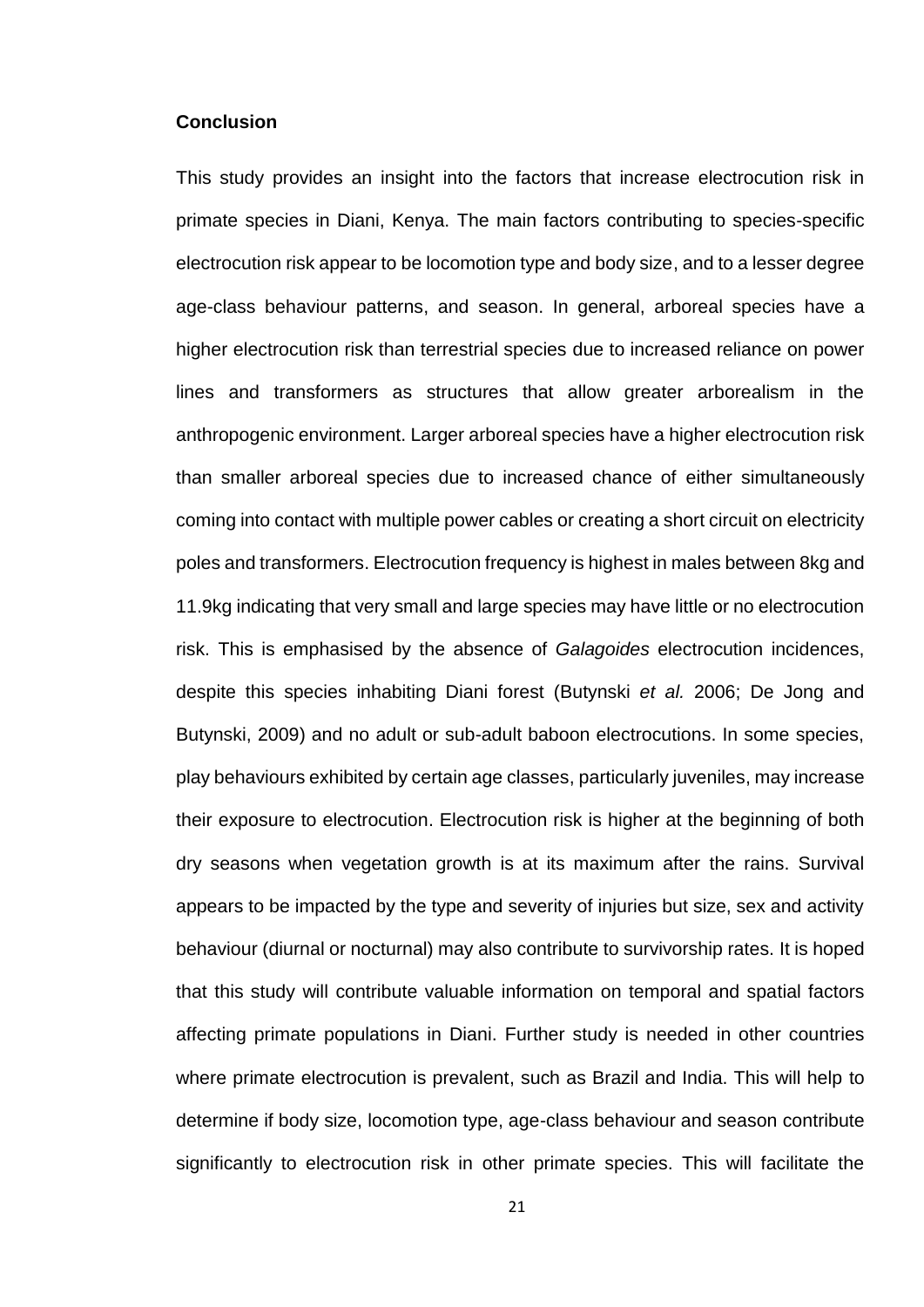development of partnerships between conservation organisations and national power companies, to implement better mitigation strategies to reduce primate electrocution risk.

## **Acknowledgements**

Acknowledgements to NACOSTI, Kenya Wildlife Service and the Kenyan government for permission to conduct this research. The author would like to thank Colobus Conservation for collecting the data to make this research project possible. Special thanks to Pamela Cunneyworth of Colobus Conservation for her support, advice and encouragement. Thanks to Dr Andrew Kennedy of Bristol University for advice when writing the manuscript and to Kelly Martin for logical support and all the staff at Colobus Conservation for their encouragement. The author would also like to thank the local residents of Diani for facilitating this research by contacting Colobus Conservation with primate welfare cases.

## **References**

Anderson, J., 2004. *Habitat fragmentation and metapopulation dynamics of the Angola black-and-white colobus (Colobus angolensis palliatus) in coastal Kenya.* PhD dissertation, University College London.

Anderson, J., Cowlishaw, G. and Rowcliffe, J.M. 2007. [Effects](http://www.colobusconservation.org/images/reports_publications/Kenya/Anderson_2007_forest%20fragmentation.pdf) of forest [fragmentation](http://www.colobusconservation.org/images/reports_publications/Kenya/Anderson_2007_forest%20fragmentation.pdf) on the abundance of *Colobus angolensis palliatus* in Kenya's coastal [forests.](http://www.colobusconservation.org/images/reports_publications/Kenya/Anderson_2007_forest%20fragmentation.pdf) *International Journal of Primatology.* 28: 637-655.

Anderson, J., Rowcliffe, J.M. and Cowlishaw, G. 2007b. The Angola black-andwhite colobus (*Colobus angolensis palliatus*) in Kenya: historical range contraction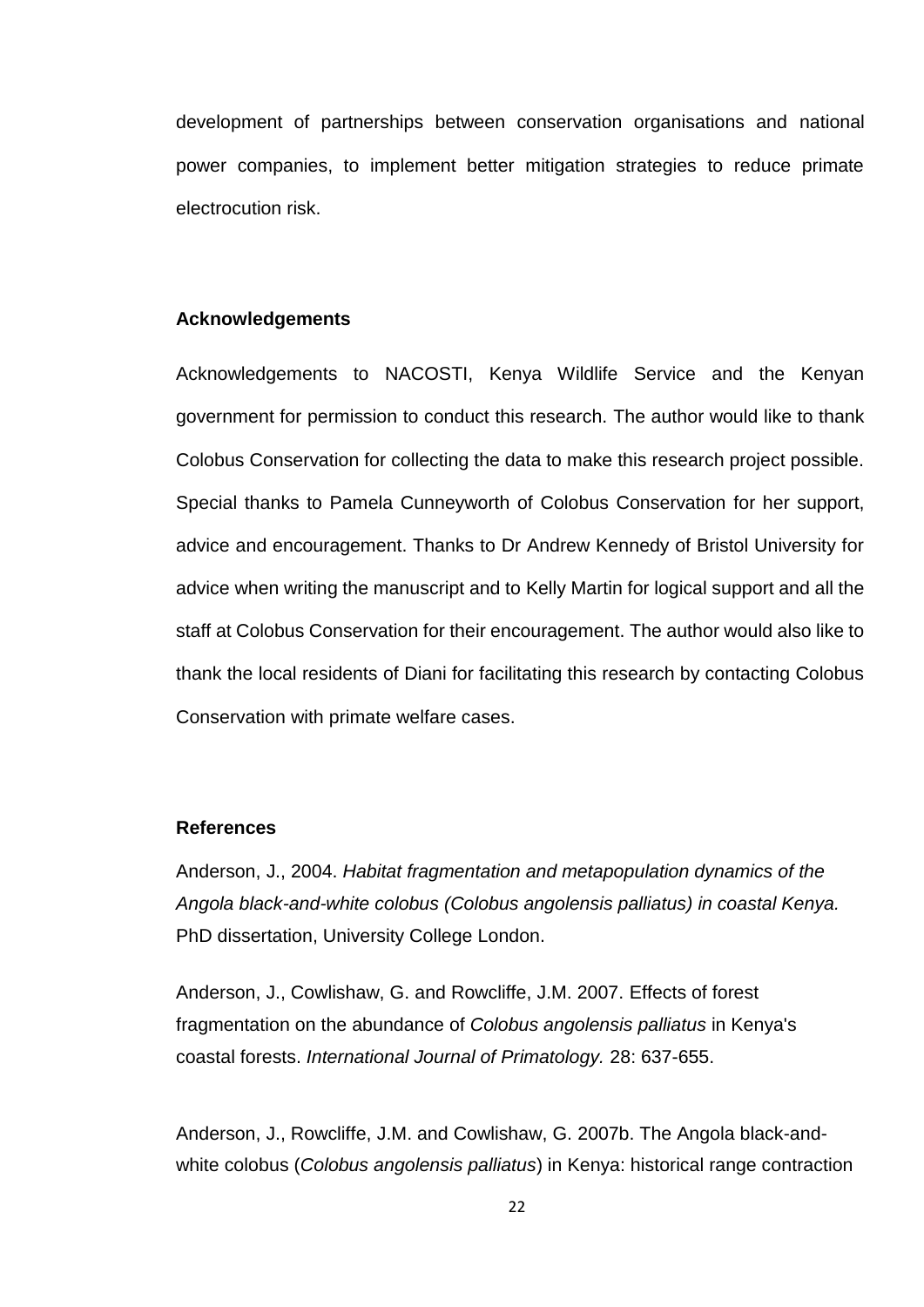and current conservation status. *American Journal of Primatology.* 69 (6): 664- 680.

Ampuero, F. and Sa Lilian, R.M. (2012) Electrocution lesions in wild brown howler monkeys (*Alouatta guariba clamitans*) from Sao Paulo city: importance for conservation of wild populations. *ESVP/ECVP Proceedings.* 146, p. 1.

Bocian, C.M. & J. Anderson. 2013. *Colobus angolensis*: Angola colobus (Angola black and white colobus, Angola pied colobus). In *Mammals of Africa: Vol II Primates*, T.M. Butynski, J. Kingdon & J. Kalina eds. Bloomsbury Publishing, London.

Boinski, S. and Sirot, L. (1997) Uncertain conservation status of squirrel monkeys in Costa Rica, *Saimiri oerstedii oerstedii* and *Saimiri oerstedii citrinellus*. *Folia Primatalogica*. 68: 181-193.

Buskas, J. 2011*. Behaviours of wild male and female Colobus angolensis palliatus during morning and afternoon in Diani Beach, Kenya*. MSc thesis, Swedish University of Agricultural Sciences.

Butynski, T.M., de Jong, Y.A., Perkin, A.W., Bearder, S.K. and Honess, P.E. 2006. Taxonomy, Distribution, and Conservation Status of Three Species of Dwarf Galagos (*Galagoides*) in Eastern Africa. *Primate Conservation*. 21: 63-79.

Butynski, T.M., Bearder, S. and De Jong, Y. 2008. *Otolemur garnettii*. The IUCN Red List of Threatened Species 2008. Available from: [http://dx.doi.org/10.2305/IUCN.UK.2008.RLTS.T15644A4945217.en.](http://dx.doi.org/10.2305/IUCN.UK.2008.RLTS.T15644A4945217.en) [Accessed 14 August 2016].

Cawthon Lang, K.A. 2006. *Primate Factsheets: Vervet (Chlorocebus) Taxonomy, Morphology, & Ecology*. Available from:

http://pin.primate.wisc.edu/factsheets/entry/vervet/taxon [Accessed 2016 August 15].

Colobus Conservation (2016) *Primate Electrocutions.* Available from: http://www.colobusconservation.org [Accessed 22 February 2016].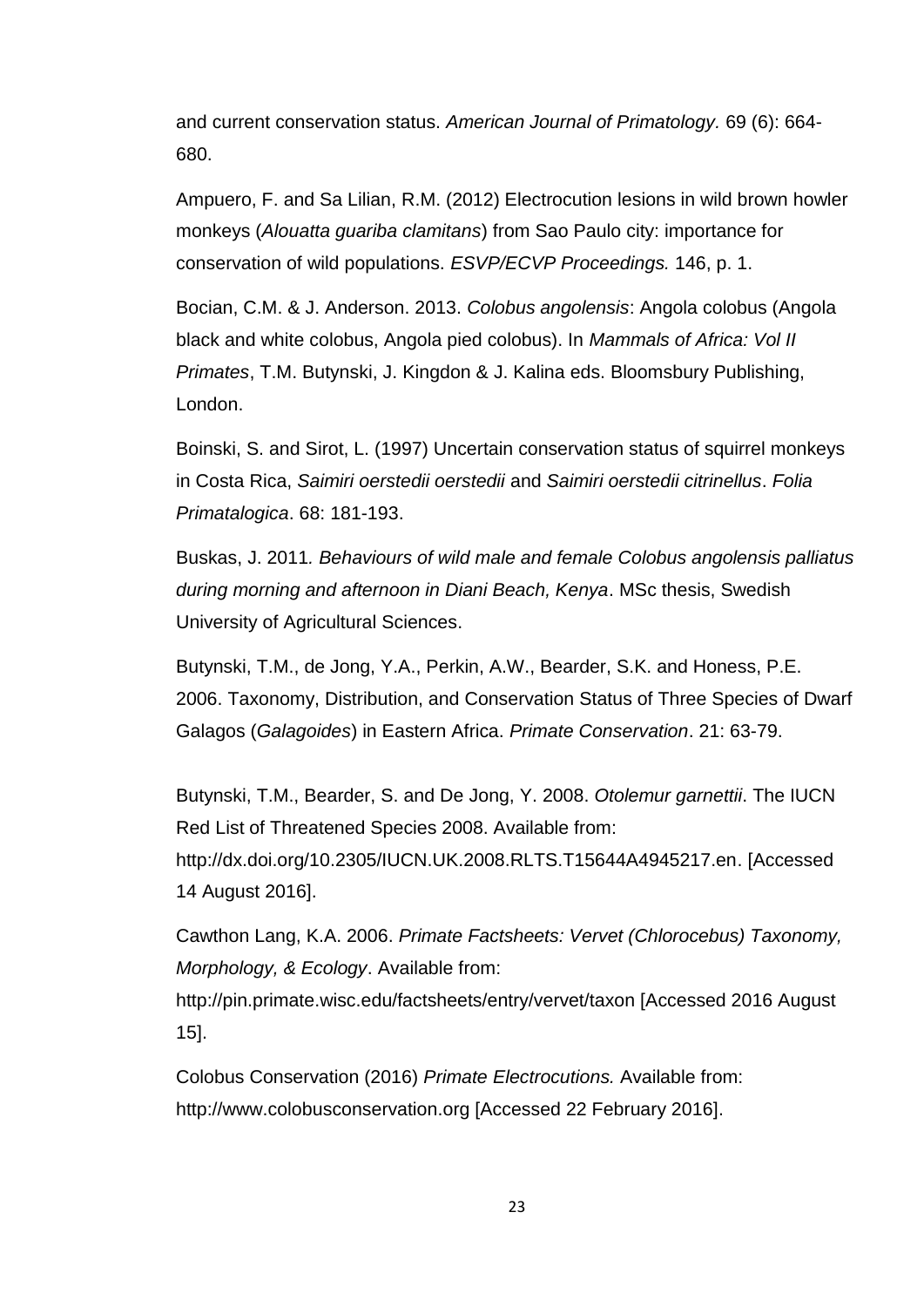De Jong, Y.A. and Butynski, T.M. 2009. *Primate Biogeography, Diversity, Taxonomy and Conservation of the Coastal Forests of Kenya.* Report to the Critical Ecosystem Partnership Fund.

De Jong, Y.A. and Butynski, T.M. 2010. Three Sykes's Monkey *Cercopithecus mitis* × Vervet Monkey *Chlorocebus pygerythrus* Hybrids in Kenya. *Primate Conservation.* 25: 43-56.69+-

Dittus, W., Molur, S. and Nekaris, A. (2008) *Trachypithecus vetulus*. The IUCN Red List of Threatened Species 2008. Available from: [http://dx.doi.org/10.2305/IUCN.UK.2008.RLTS.T22042A9350371.en.](http://dx.doi.org/10.2305/IUCN.UK.2008.RLTS.T22042A9350371.en) [Accessed 27 June 2016].

Dunham, N.T. and McGraw, W.S. 2014. Positional Behaviour and Habitat Use of Peters' Angola Black and White Colobus Monkey (*Colobus angolensis palliatus*) in Structurally Distinct Areas of the Diani Forest, Kenya. *African Primates*. 9: 1-14.

Emerson, S.E., Brown, J.S. and Linden, J.D. 2011. Identifying Sykes' monkeys', Cercopithecus albogularis erythrarchus, axes of fear through patch use. *Animal Behaviour.* 81: 455-462.

Fish, R. 1993. Electric shock, art II: nature and mechanisms of injury. The Journal of Emergency Medicine. 11 (4): 457 -462.

Harcourt, C.S. and Bearder, S.K. 1989. A comparison of *Galago moholi* in South Africa with *Galago zanzibaricus* in Kenya. *International Journal of Primatology*. 10 (1): 35-45.

Hernandez-Matias, A., Real, J., Pares, F. and Pradel, R. (2015) Electrocution threatens the viability of populations of the endangered Bonelli's eagle (Aquila fasciata) in Southern Europe. Biological Conservation. 191: 110-116.

Kingdon, J., Gippoliti, S., Butynski, T.M. and De Jong, Y. 2008. *Chlorocebus pygerythrus*. The IUCN Red List of Threatened Species 2008. Available from: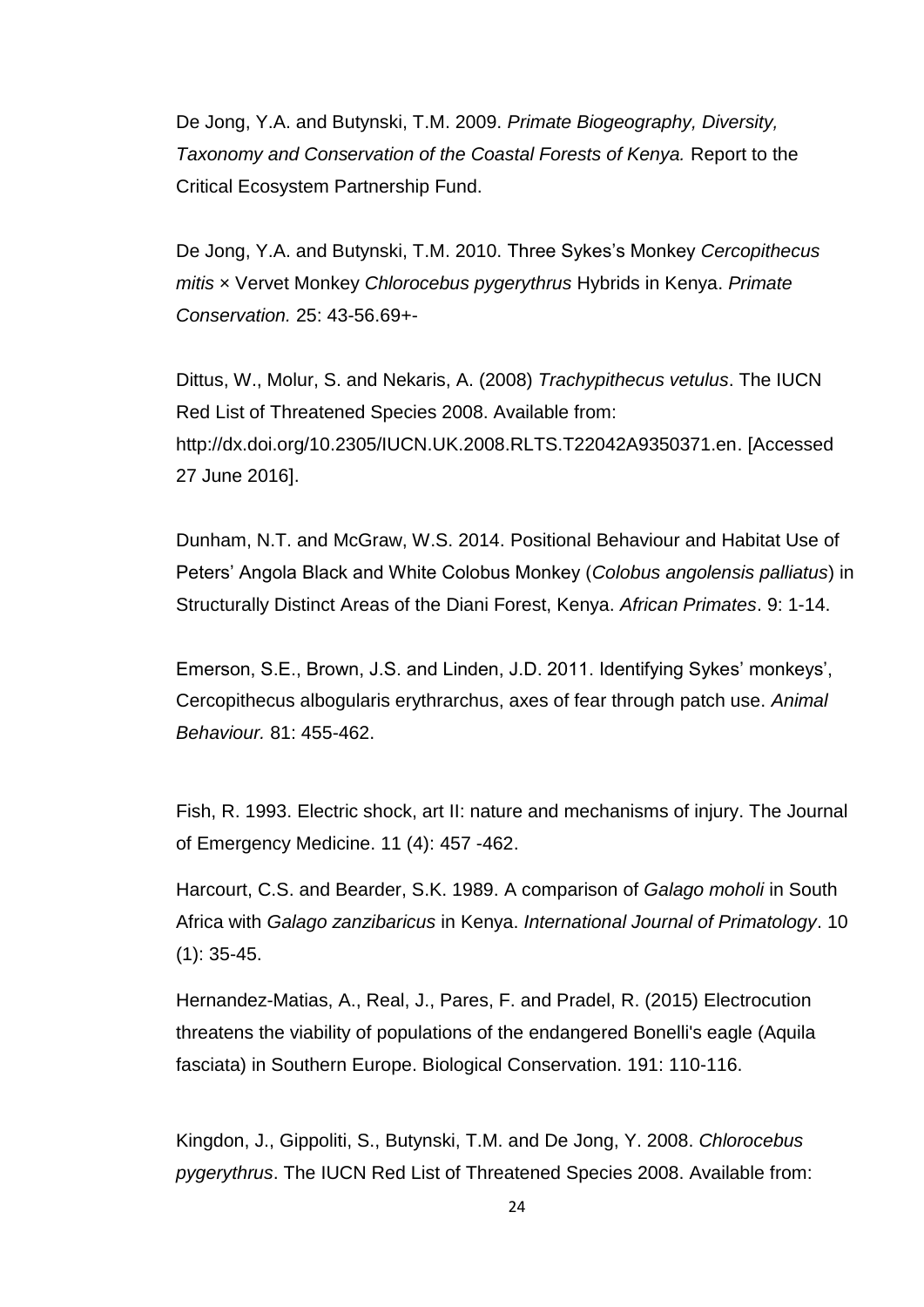[http://dx.doi.org/10.2305/IUCN.UK.2008.RLTS.T136271A4267738.en.](http://dx.doi.org/10.2305/IUCN.UK.2008.RLTS.T136271A4267738.en) ] Accessed 18 August 2016].

Koumbourlis, A.C. 2002. Electrical Injuries. *Critical Care Medicine.* 30 (11), pp. 424-430.

Kumar, V. and Kumar, V. (2015) Seasonal electrocution fatalities in free-range rhesus macaques (*Macaca mulatta*) of Shivalik hills area in northern India. *Journal of Medical Primatology*. 44: 137-142.

Lee, W.R. 1965. The Mechanisms of Death from Electric Shock. *The Royal Society of Medicine Journals.* 5 (1): 23-28.

Metcalfe, K., French-Constant, R. and Gordon, I. 2009. Sacred sites as hotspots for biodiversity: the three sisters cave complex in coastal Kenya. *Oryx* 44 (1): 118- 123.

Moore, R.S., Nekaris, K.A.I. and Eschmann, C. 2010 Habitat use by western purple-faced langurs - *Trachypithecus vetulus nestor* (Colobinae) in a fragmented suburban landscape. *Endangered Species Research*. 12: 227-234.

Nash, L.T. and Harcourt, C.S. 1986. Social organisation of galagos in Kenyan coastal forests: *galago garnettii*. *American Journal of Primatology*. 10: 357-369.

Nash, L., Bearder, S. and Olsen T. 1989. Synopsis of galago species characteristics. *International Journal of Primatology.* 10 (1), pp. 57-80.

Nijman,V. and Nekaris, K.A.I. (2010) Effects of deforestation on attitudes and levels of tolerance towards commensal primates (Cercopithecidae) in Sri Lanka. *International journal of Pest Management*. 56 (2): 153-158.

O'Dwyer, R. 2011. *The black-and-white colobus monkeys (Colobus angolensis palliatus) of Diani forest, Kenya : behavioural responses to habitat fragmentation*. MSc thesis, Swedish University of Agricultural Sciences.